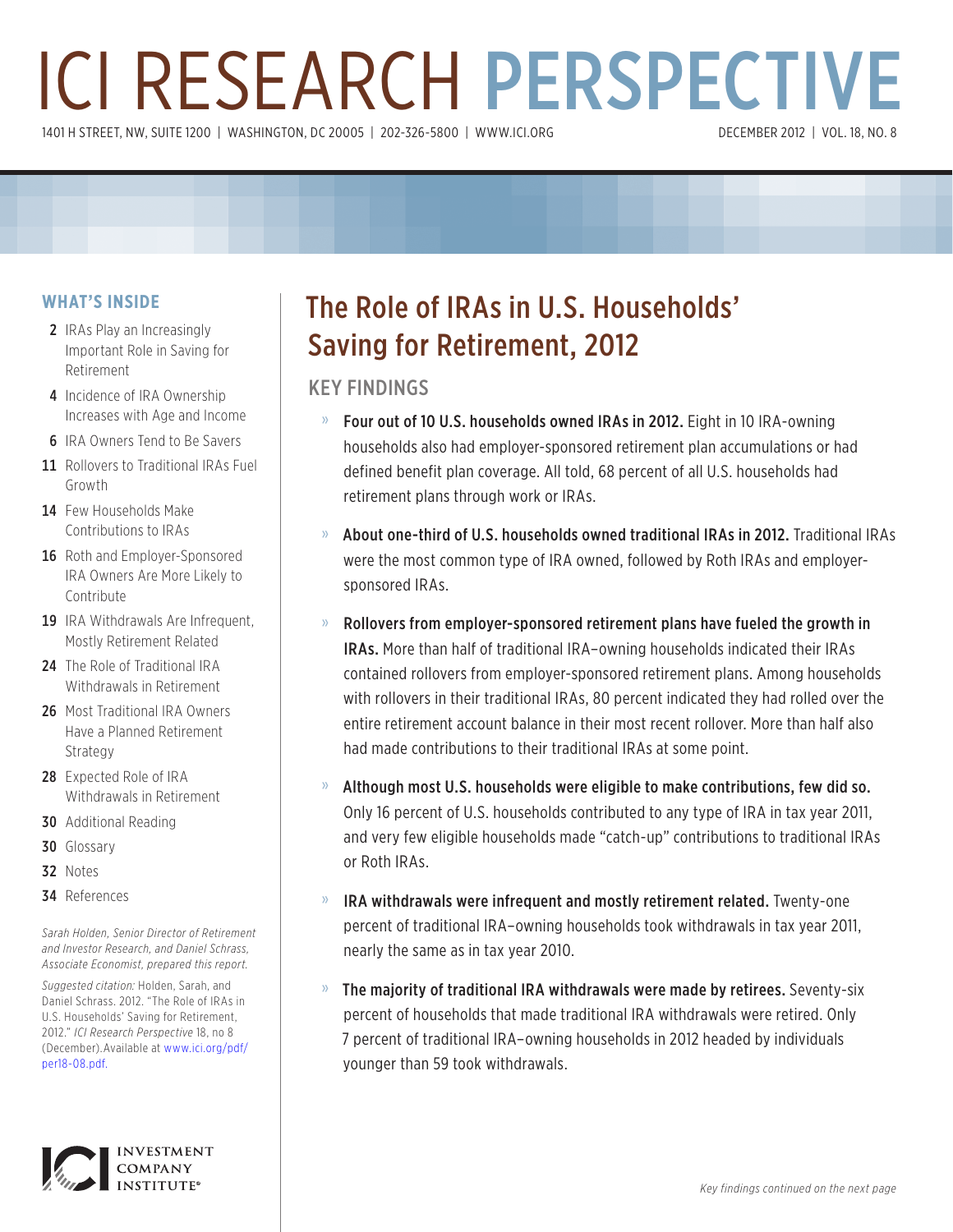#### *Key findings continued*

» Traditional IRA–owning households not making withdrawals generally indicated they do not plan to tap their IRAs until age 70½. Sixty-five percent of traditional IRA–owning households not making withdrawals in tax year 2011 indicated it was unlikely they would withdraw from their IRAs before age 70½. The most commonly cited planned future use of IRA withdrawals was to pay for living expenses, although 62 percent of traditional IRA–owning households without withdrawals indicated a possible future use of the monies would be to cover emergencies.

#### **IRAs Play an Increasingly Important Role in Saving for Retirement**

With \$5.1 trillion in assets at the end of the second quarter of 2012, individual retirement accounts (IRAs) represented more than one-quarter of U.S. total retirement market assets, compared with 17 percent two decades ago.<sup>1</sup> IRAs also have risen in importance on household balance sheets. In June 2012, IRA assets were 10 percent of all household financial assets, up from 5 percent of assets two decades ago.<sup>2</sup> In May 2012, 48.9 million, or 40 percent of, U.S.

households reported they owned IRAs (Figure 1).<sup>3</sup> Among all IRA-owning households in May 2012, 80 percent also had employer-sponsored retirement plans; that is, they had defined contribution (DC) plan balances, current defined benefit (DB) plan payments, or expected future DB plan payments. Another 28 percent of U.S. households reported employer-sponsored retirement plan coverage, but no IRAs. All told, 68 percent of all U.S. households had some type of formal, tax-advantaged retirement savings.

#### *About the Annual Mutual Fund Shareholder Tracking Survey*

ICI conducts the Mutual Fund Shareholder Tracking Survey each spring to gather information on the demographic and financial characteristics of U.S. households. The most recent survey was conducted in May 2012 and was based on a sample of 4,019 U.S. households selected by random digit dialing, of which 1,622 households, or 40.4 percent, owned IRAs. All interviews were conducted over the telephone with the member of the household who was the sole or codecisionmaker most knowledgeable about the household's savings and investments. The standard error for the 2012 sample of households is  $\pm$  1.6 percentage points at the 95 percent confidence level.

#### *About the IRA Owners Survey*

ICI conducts the IRA Owners Survey each spring to gather information on characteristics and activities of IRA-owning households in the United States. The most recent survey was conducted in May 2012 and was based on a sample of 2,801 randomly selected, representative U.S. households owning traditional IRAs, Roth IRAs, and employer-sponsored IRAs (SEP IRAs, SAR-SEP IRAs, and SIMPLE IRAs). All interviews were conducted over the telephone with the member of the household who was the sole or co-decisionmaker most knowledgeable about the household's savings and investments. The standard error for the total sample is  $\pm$  1.9 percentage points at the 95 percent confidence level. IRA ownership does not include ownership of Coverdell Education Savings Accounts (formerly called Education IRAs).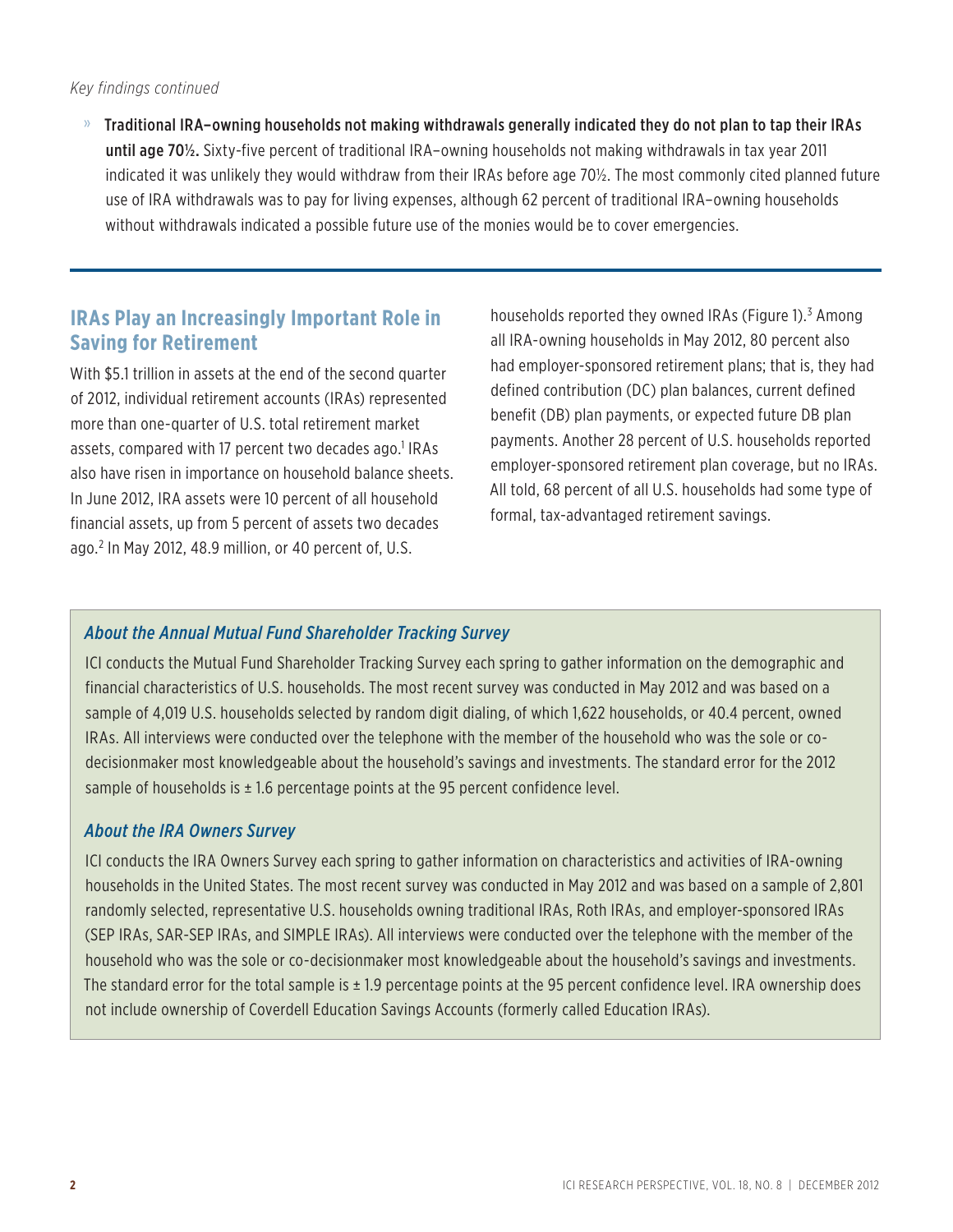

#### **Millions of U.S. Households Own IRAs**

|                                                            | <b>Year created</b>                                   | <b>Number of U.S. households</b><br>with type of IRA, <sup>1</sup> 2012 | <b>Percentage of U.S. households</b><br>with type of IRA, <sup>1</sup> 2012 |  |
|------------------------------------------------------------|-------------------------------------------------------|-------------------------------------------------------------------------|-----------------------------------------------------------------------------|--|
| <b>Traditional IRA</b>                                     | 1974<br>(Employee Retirement Income)<br>Security Act) | 39.4 million                                                            | 32.5%                                                                       |  |
| SEP IRA <sup>2</sup>                                       | 1978<br>(Revenue Act)                                 |                                                                         |                                                                             |  |
| <b>SAR-SEP IRA<sup>2</sup></b>                             | 1986<br>(Tax Reform Act)                              | 9.2 million                                                             | 7.6%                                                                        |  |
| SIMPLE IRA <sup>2</sup>                                    | 1996<br>(Small Business Job Protection Act)           |                                                                         |                                                                             |  |
| <b>Roth IRA</b>                                            | 1997<br>(Taxpayer Relief Act)                         | 20.3 million                                                            | 16.8%                                                                       |  |
| Any IRA <sup>1</sup>                                       |                                                       | 48.9 million                                                            | 40.4%                                                                       |  |
| <sup>1</sup> Households may own more than one type of IRA. |                                                       |                                                                         |                                                                             |  |

<sup>2</sup> SEP IRAs, SAR-SEP IRAs, and SIMPLE IRAs are employer-sponsored IRAs.

Sources: Investment Company Institute Annual Mutual Fund Shareholder Tracking Survey and U.S. Census Bureau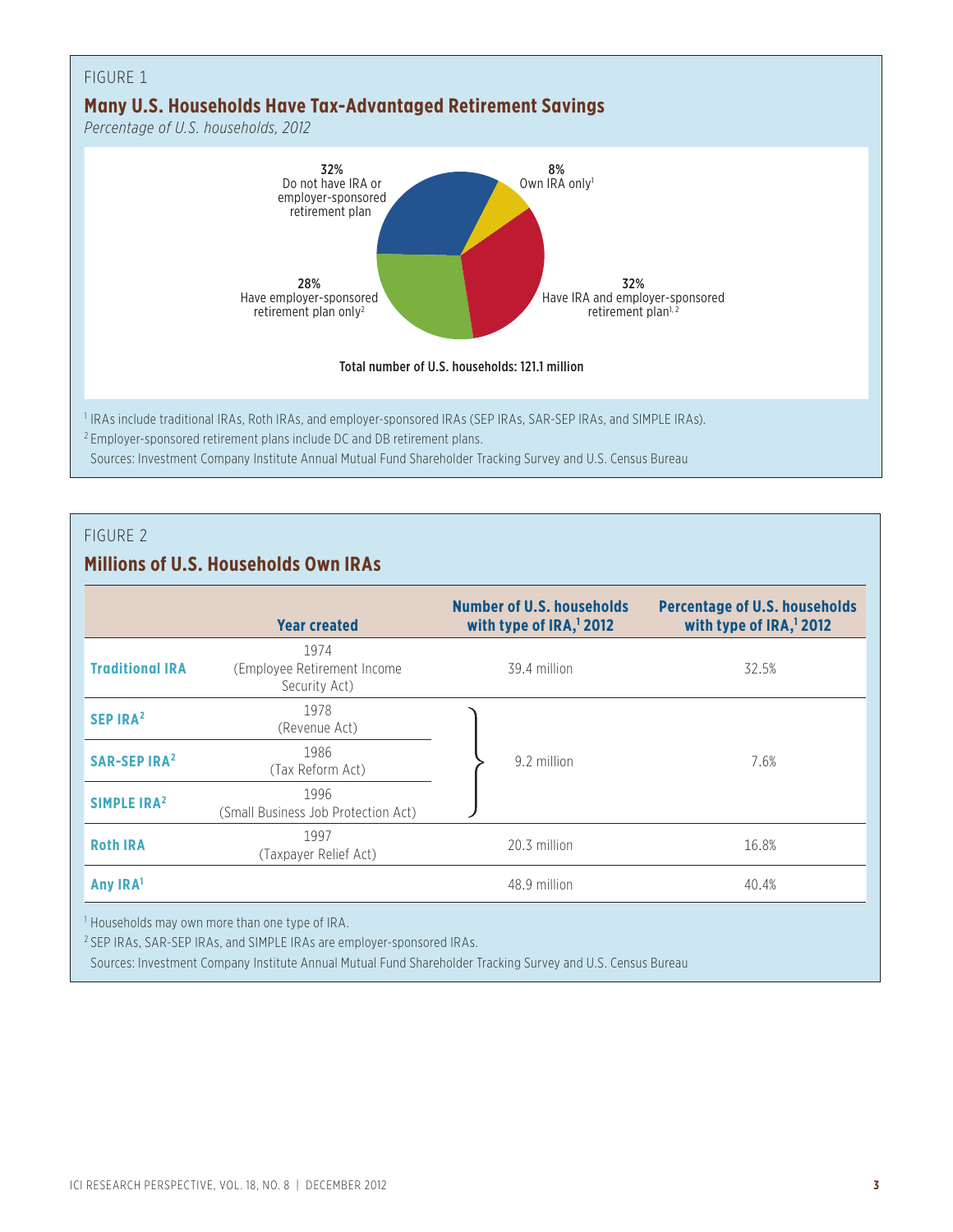Traditional IRAs are the oldest and most common type of IRA. In 2012, 39.4 million, or 33 percent of, U.S. households owned traditional IRAs (Figure 2). In addition to being a repository for contributions, the traditional IRA is a vehicle for rollovers from employer-sponsored retirement plans. Indeed, more than half of U.S. households with traditional IRAs indicated their IRAs contained rollover assets.<sup>4</sup> Roth IRAs, which were first available in 1998, are the second most frequently owned type of IRA, owned by 20.3 million, or nearly 17 percent of, U.S. households. Income limits restrict many U.S. households' ability to invest in Roth IRAs.<sup>5</sup> Almost 8 percent of U.S. households owned employersponsored IRAs, which include SEP IRAs, SAR-SEP IRAs, and SIMPLE IRAs.

#### **Incidence of IRA Ownership Increases with Age and Income**

People of all ages own IRAs, but ownership is greatest among the older working age groups. This reflects the life-cycle effects on saving, which finds that households tend to focus on retirement-related saving as they get older (and save for other goals such as education or buying a

house when younger).<sup>6</sup> Also, many traditional IRA owners became owners as a result of rollovers from employersponsored plans, which occur after at least some years in the workforce.<sup>7</sup> In 2012, 46 percent of households headed by an individual aged 45 to 54 owned IRAs, and 47 percent of households headed by an individual aged 55 to 64 owned IRAs (Figure 3). As a result, 66 percent of IRA-owning households were headed by individuals aged 45 or older (Figure 4). Among all U.S. households, by comparison, 61 percent were headed by individuals in this age group.

Although the majority of IRA-owning households had moderate incomes, IRA ownership tends to increase with household income. This pattern is consistent with the fact that lower-income households, which tend to be focused on near-term spending needs and get a higher replacement benefit through Social Security,<sup>8</sup> generally exhibit less tendency to save for retirement.9 Fifty-eight percent of households with incomes of \$50,000 or more owned IRAs, compared with 23 percent of households with incomes of less than \$50,000 (Figure 5). More than two-thirds of households with incomes of \$100,000 or more owned IRAs in 2012. As a result, 15 percent of households owning

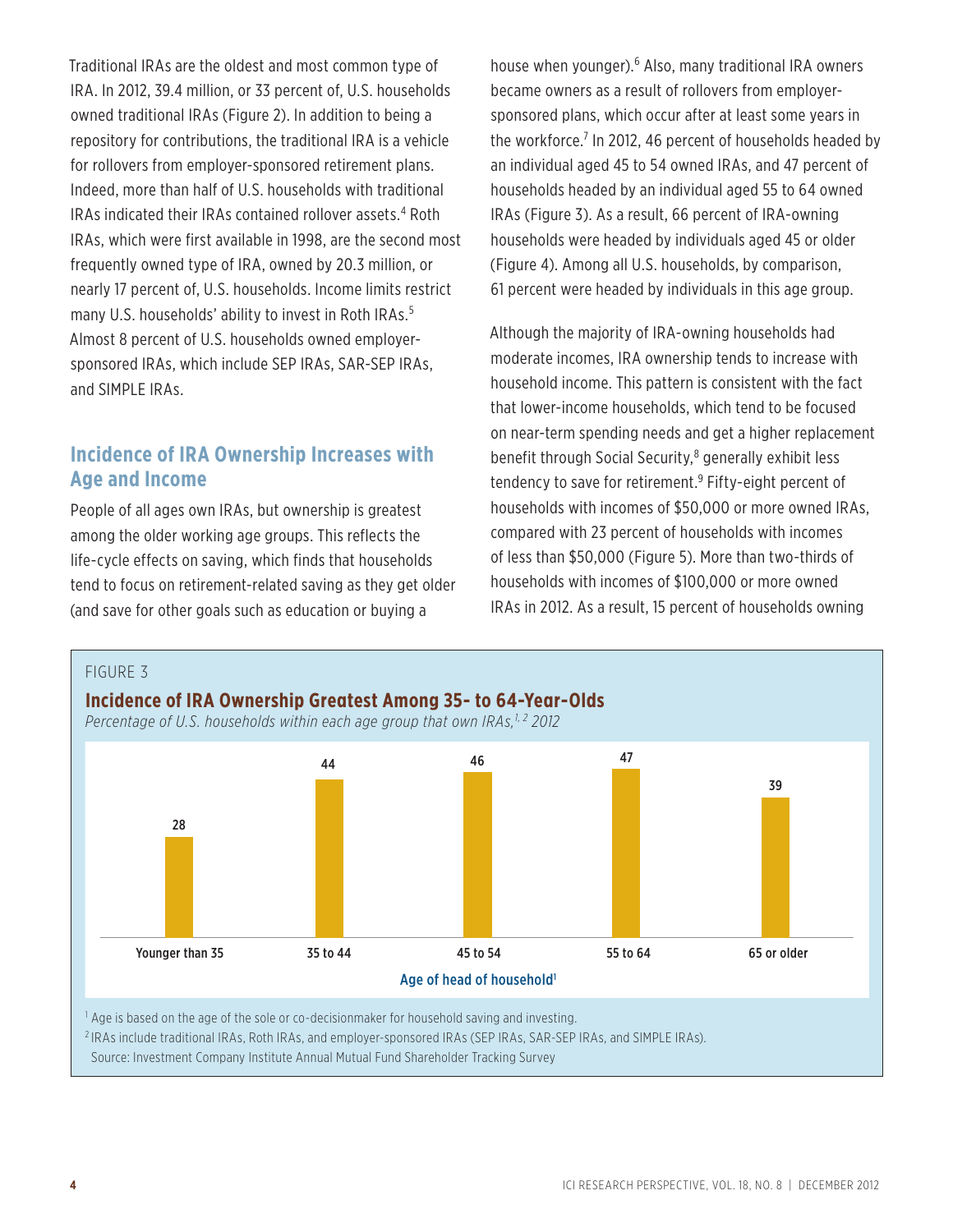

<sup>2</sup> IRAs include traditional IRAs, Roth IRAs, and employer-sponsored IRAs (SEP IRAs, SAR-SEP IRAs, and SIMPLE IRAs).

<sup>3</sup> The percentage of all households in each age group is based on ICI survey data and is weighted to match the U.S. Census Bureau's Current Population Survey.

Sources: Investment Company Institute Annual Mutual Fund Shareholder Tracking Survey and U.S. Census Bureau

#### FIGURE 5

#### **IRA Ownership Incidence Increases with Household Income**

Percentage of U.S. households within each income group that own IRAs,<sup>1,2</sup> 2012



Source: Investment Company Institute Annual Mutual Fund Shareholder Tracking Survey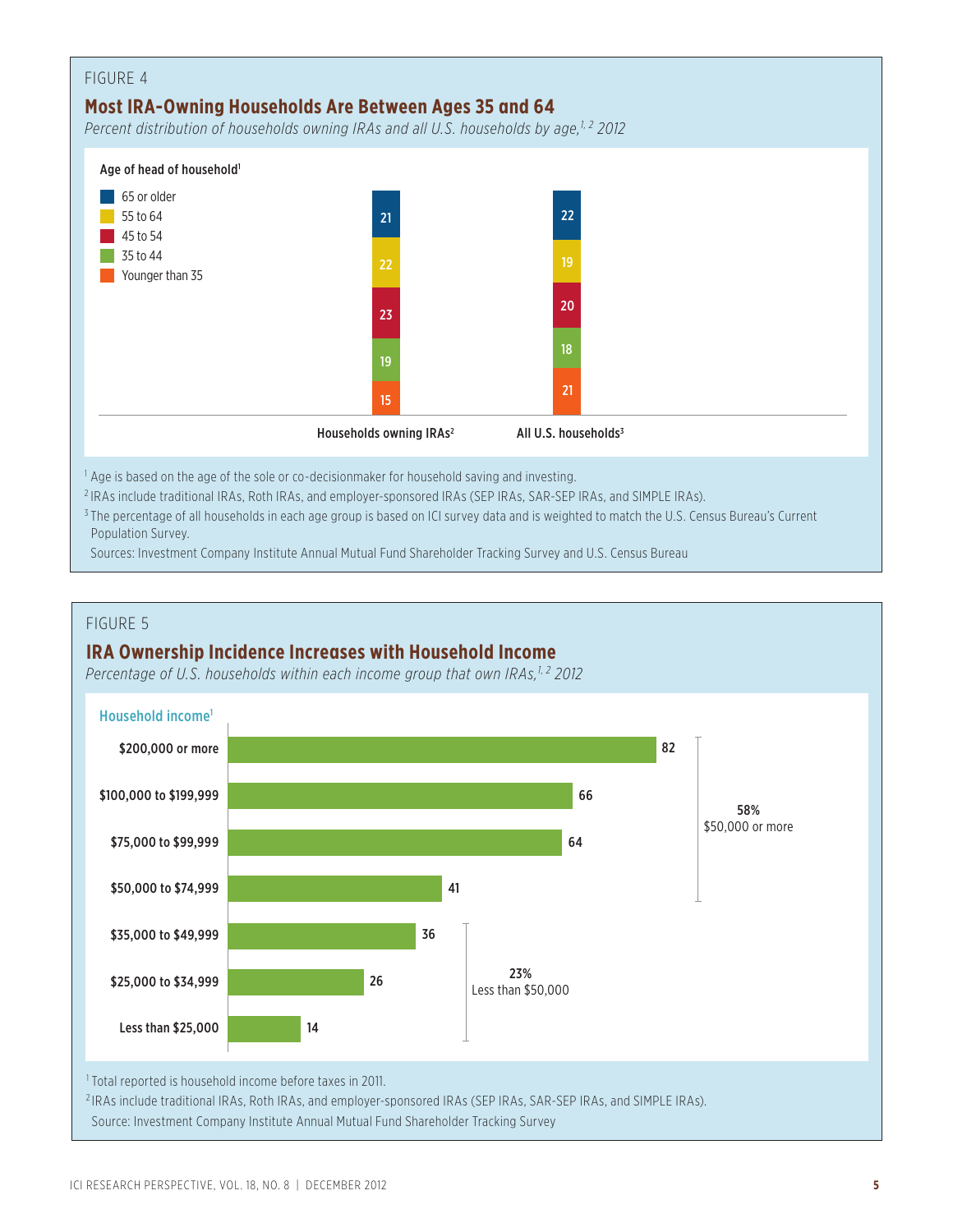#### **Most IRA-Owning Households Have Moderate Incomes**

*Percent distribution of households owning IRAs and all U.S. households by household income,1, 2 2012*



<sup>3</sup> The percentage of all households in each income group is based on ICI survey data and is weighted to match the U.S. Census Bureau's Current Population Survey.

Sources: Investment Company Institute Annual Mutual Fund Shareholder Tracking Survey and U.S. Census Bureau

IRAs earned less than \$35,000, compared with 36 percent of all U.S. households (Figure 6). Forty-nine percent of households owning IRAs in 2012 had incomes between \$35,000 and \$99,999, compared with 43 percent of all U.S. households.

#### **IRA Owners Tend to Be Savers**

IRA owners build substantial financial assets. The median financial assets of IRA-owning households were eight times greater than the median financial assets of households that did not own IRAs (Figure 7). Those assets included DC retirement plan accounts; 73 percent of IRA-owning households also had such accounts. IRA owners typically

exhibit the characteristics that tend to correlate with a greater propensity to save: the financial decisionmakers of households with IRAs tend to be older and are more likely to be married, employed, and have college or postgraduate degrees than households that do not own IRAs.10

Like other investing households, the majority of IRA-owning households were willing to take some investment risk for financial gain. However, willingness to take risk edged down in 2012 among IRA-owning households. In 2012, 28 percent of IRA-owning households were willing to take substantial or above-average investment risk for similar levels of financial gain, compared with 30 percent in 2011 (Figure 8).<sup>11</sup>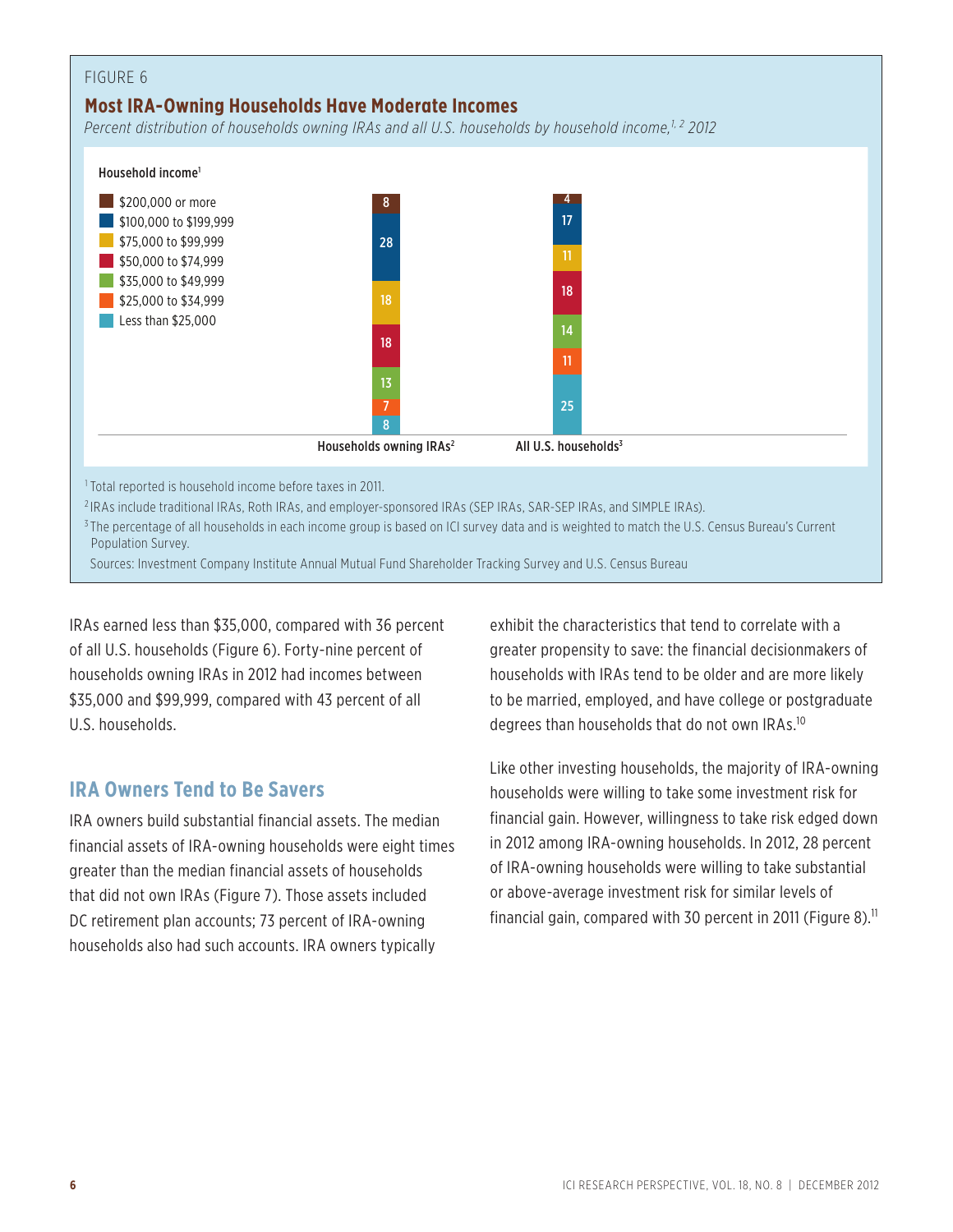#### **IRA Owners Are Typically Middle-Aged, Married, and Employed**

*Characteristics of U.S. households by ownership of IRAs,1 2012*

|                                                                    | <b>Households owning</b><br>IRAs <sup>1</sup> | <b>Households not owning</b><br><b>IRAS</b> |
|--------------------------------------------------------------------|-----------------------------------------------|---------------------------------------------|
| <b>Median per household</b>                                        |                                               |                                             |
| Age of household sole or co-decisionmaker for saving and investing | 52 years                                      | 49 years                                    |
| Household income <sup>2</sup>                                      | \$75,000                                      | \$35,000                                    |
| Household financial assets <sup>3</sup>                            | \$200,000                                     | \$25,000                                    |
| Household financial assets in IRAs                                 | \$45,000                                      | N/A                                         |
| Share of household financial assets in IRAs (percent)              | 34%                                           | N/A                                         |
| <b>Percentage of households</b>                                    |                                               |                                             |
| Household sole or co-decisionmaker for saving and investing:       |                                               |                                             |
| Married or living with a partner                                   | 73                                            | 52                                          |
| College or postgraduate degree                                     | 47                                            | 21                                          |
| Employed full- or part-time                                        | 67                                            | 52                                          |
| Retired from lifetime occupation                                   | 28                                            | 31                                          |
| Household has DC account or DB plan coverage (total)               | 83                                            | 47                                          |
| DC retirement plan account                                         | 73                                            | 38                                          |
| DB plan coverage                                                   | 46                                            | 22                                          |

<sup>1</sup> IRAs include traditional IRAs, Roth IRAs, and employer-sponsored IRAs (SEP IRAs, SAR-SEP IRAs, and SIMPLE IRAs).

<sup>2</sup> Total reported is household income before taxes in 2011.

<sup>3</sup> Household financial assets include assets in employer-sponsored retirement plans but exclude the household's primary residence. N/A = not applicable

Sources: Investment Company Institute Annual Mutual Fund Shareholder Tracking Survey and Investment Company Institute IRA Owners Survey

#### FIGURE 8

#### **Willingness to Take Investment Risk Varies over Time**

Percentage of U.S. households by ownership of IRAs; willingness to take above-average or substantial investment risk,<sup>1</sup> *selected years*



<sup>1</sup> The question had three other possible responses: average risk for average gain, below-average risk for below-average gain, and unwilling to take any risk.

<sup>2</sup> IRAs include traditional IRAs, Roth IRAs, and employer-sponsored IRAs (SEP IRAs, SAR-SEP IRAs, and SIMPLE IRAs).

Sources: Investment Company Institute tabulations of Federal Reserve Board Survey of Consumer Finances, Investment Company Institute Annual Mutual Fund Shareholder Tracking Survey, and Investment Company Institute IRA Owners Survey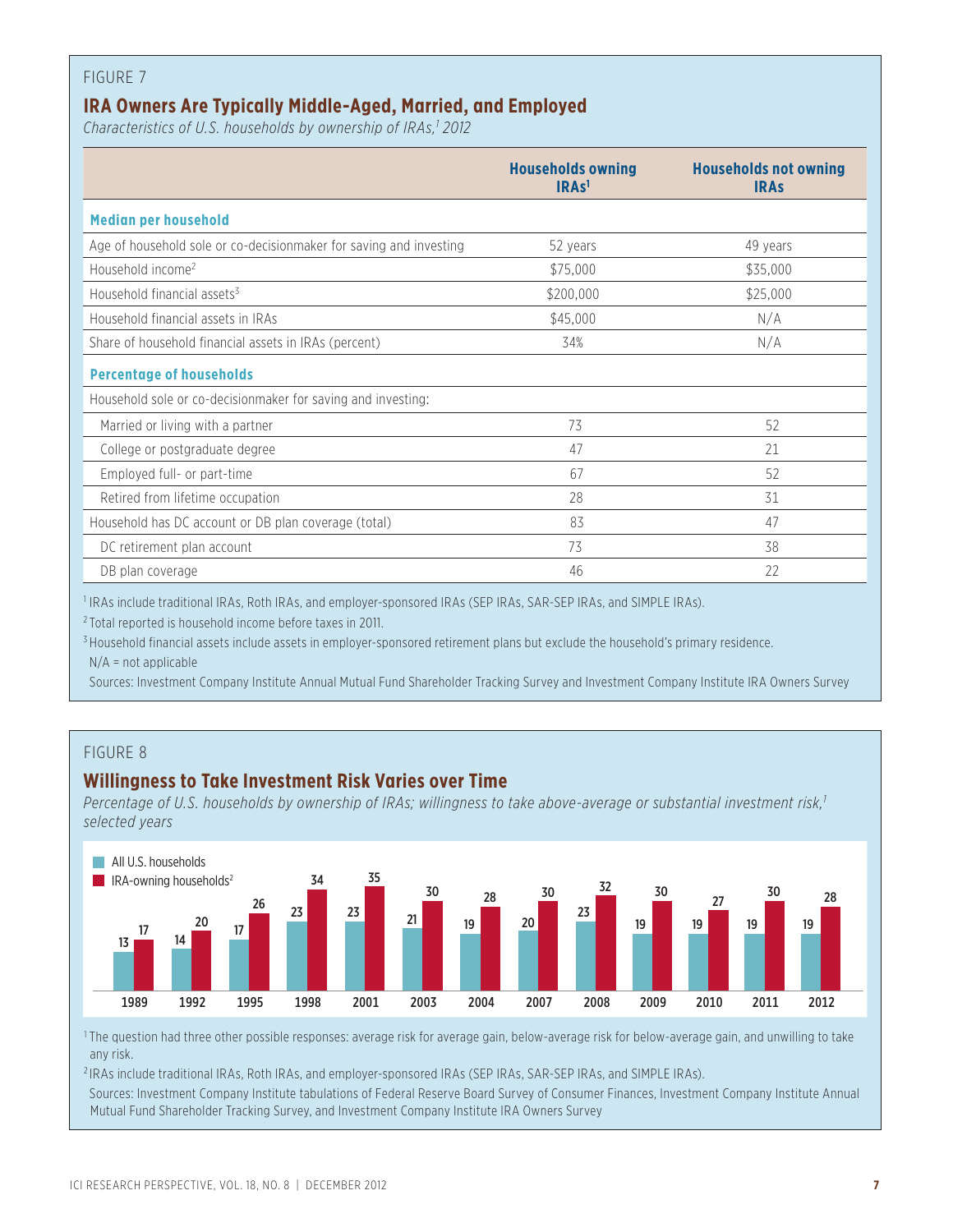In 2012, while 28 percent of IRA-owning households were willing to take substantial or above-average risk, the largest percentage of households owning IRAs, 42 percent, were willing to take average risk for average gain (Figure 9). Thirty percent were willing to take below-average risk for below-average gain or were unwilling to take any investment risk. Willingness to take investment risk among households owning IRAs generally decreases with age.<sup>12</sup> Thirteen percent of IRA-owning households aged 65 or older reported that they were willing to take substantial or above-average investment risk for similar levels of gain. Forty-two percent of IRA-owning households aged 35 to 44 were willing to take substantial or above-average investment risk for similar levels of gain. $13$ 

Between 2011 and 2012, willingness to take investment risk edged down or remained the same for all age groups of IRA-owning households except the 35 to 44 age group, who slightly increased their willingness to take risk. For example, 42 percent of IRA-owning households younger than 35 reported that they were willing to take substantial or above-average investment risk for similar levels of gain in 2012, compared with 46 percent in 2011 (Figure 10). Forty-two percent of IRA-owning households aged 35 to 44 reported that they were willing to take substantial or aboveaverage investment risk for similar levels of gain in 2012, compared with 40 percent in 2011. Willingness to take risk decreased in 2012 for IRA-owning households aged 45 to 64 and stayed the same for IRA-owning households 65 or older.

#### FIGURE 9

#### **Willingness to Take Investment Risk Falls with Age**

Percentage of U.S. households owning IRAs by age,<sup>1,2</sup> 2012



 $<sup>1</sup>$  Age is based on the age of the sole or co-decisionmaker for household saving and investing.</sup>

<sup>2</sup> IRAs include traditional IRAs, Roth IRAs, and employer-sponsored IRAs (SEP IRAs, SAR-SEP IRAs, and SIMPLE IRAs). Source: Investment Company Institute IRA Owners Survey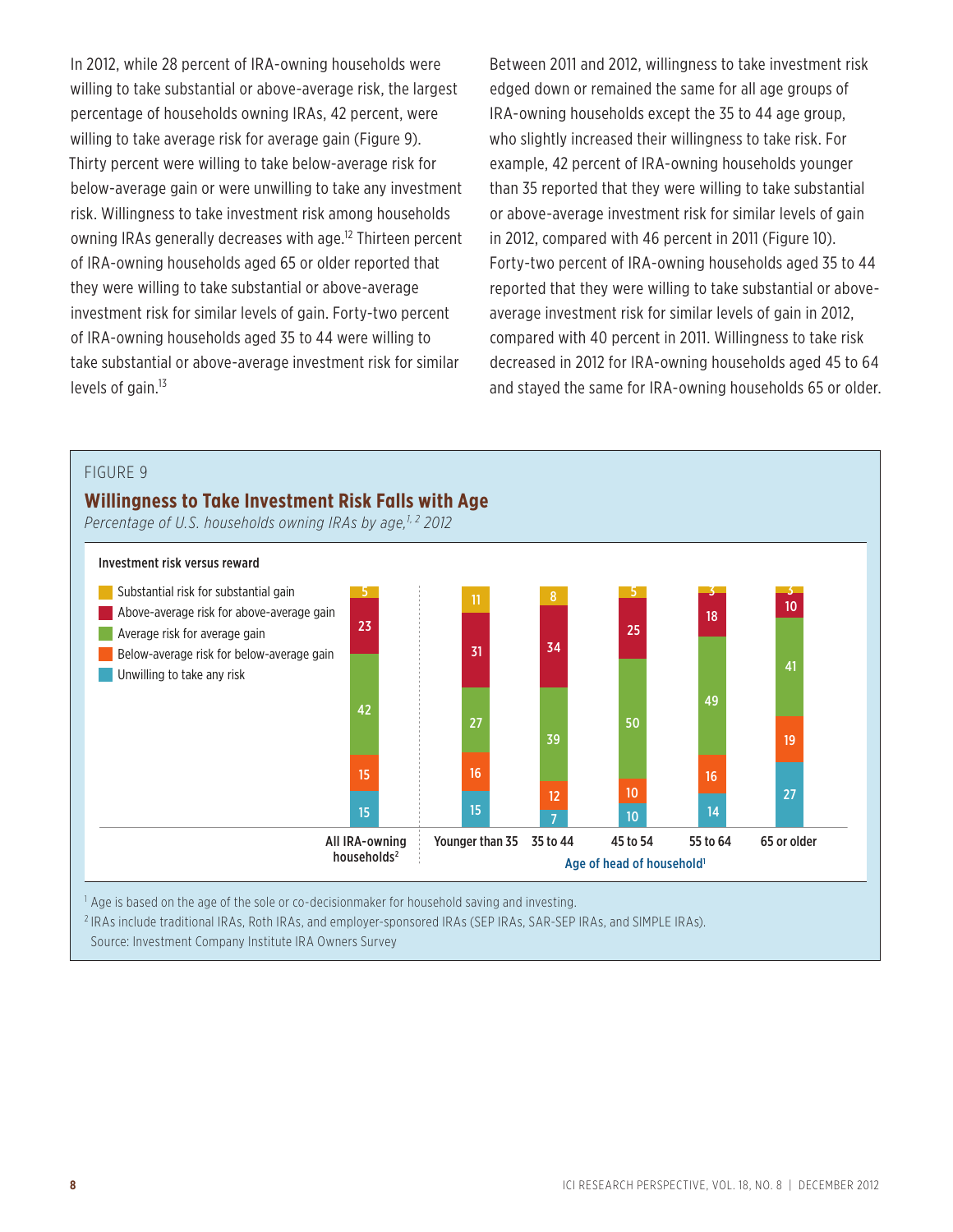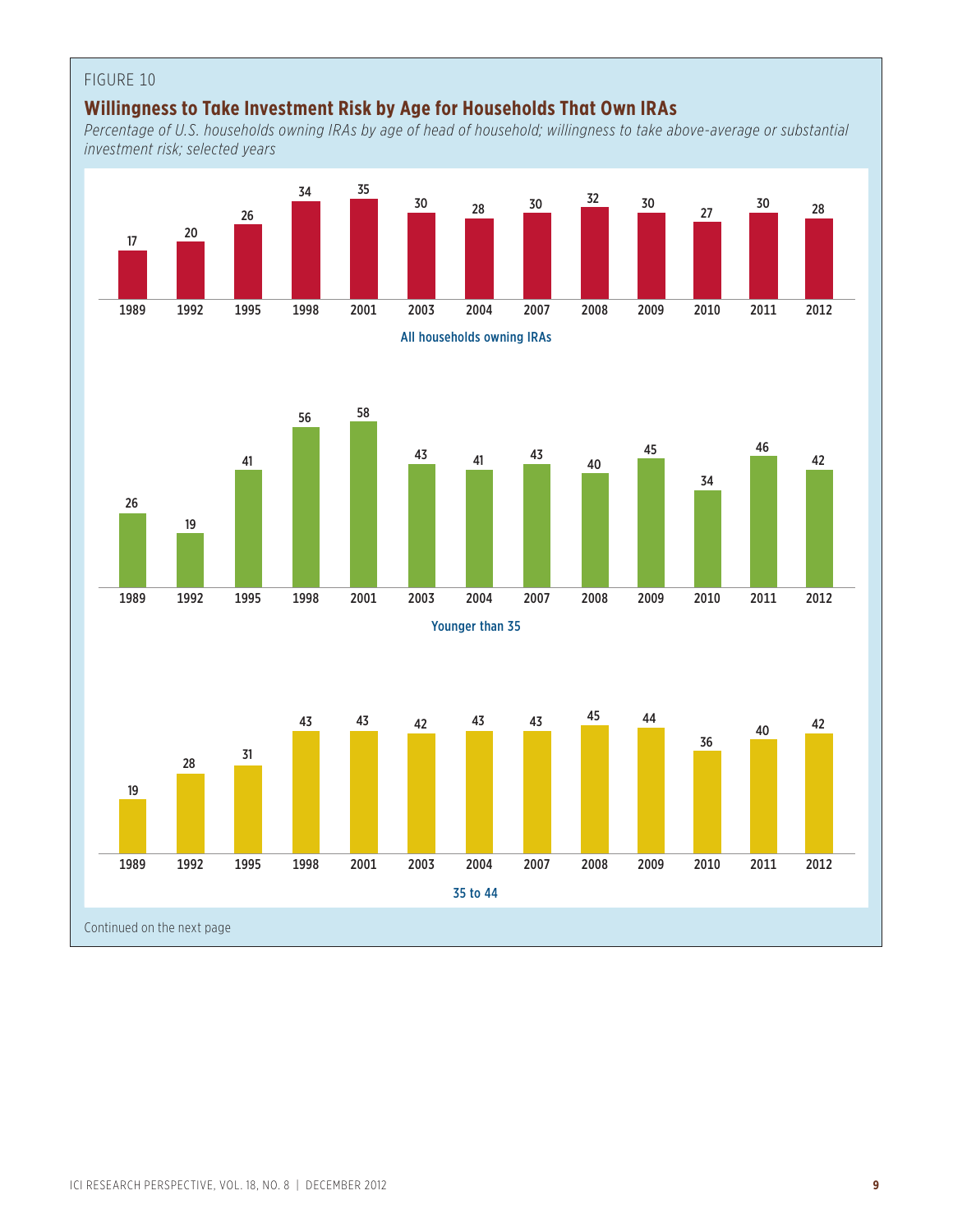#### FIGURE 10 CONTINUED

#### **Willingness to Take Investment Risk by Age for Households That Own IRAs**

*Percentage of U.S. households owning IRAs by age of head of household; willingness to take above-average or substantial investment risk; selected years*



Sources: Investment Company Institute tabulations of Federal Reserve Board Survey of Consumer Finances, Investment Company Institute Annual Mutual Fund Shareholder Tracking Survey, and Investment Company Institute IRA Owners Survey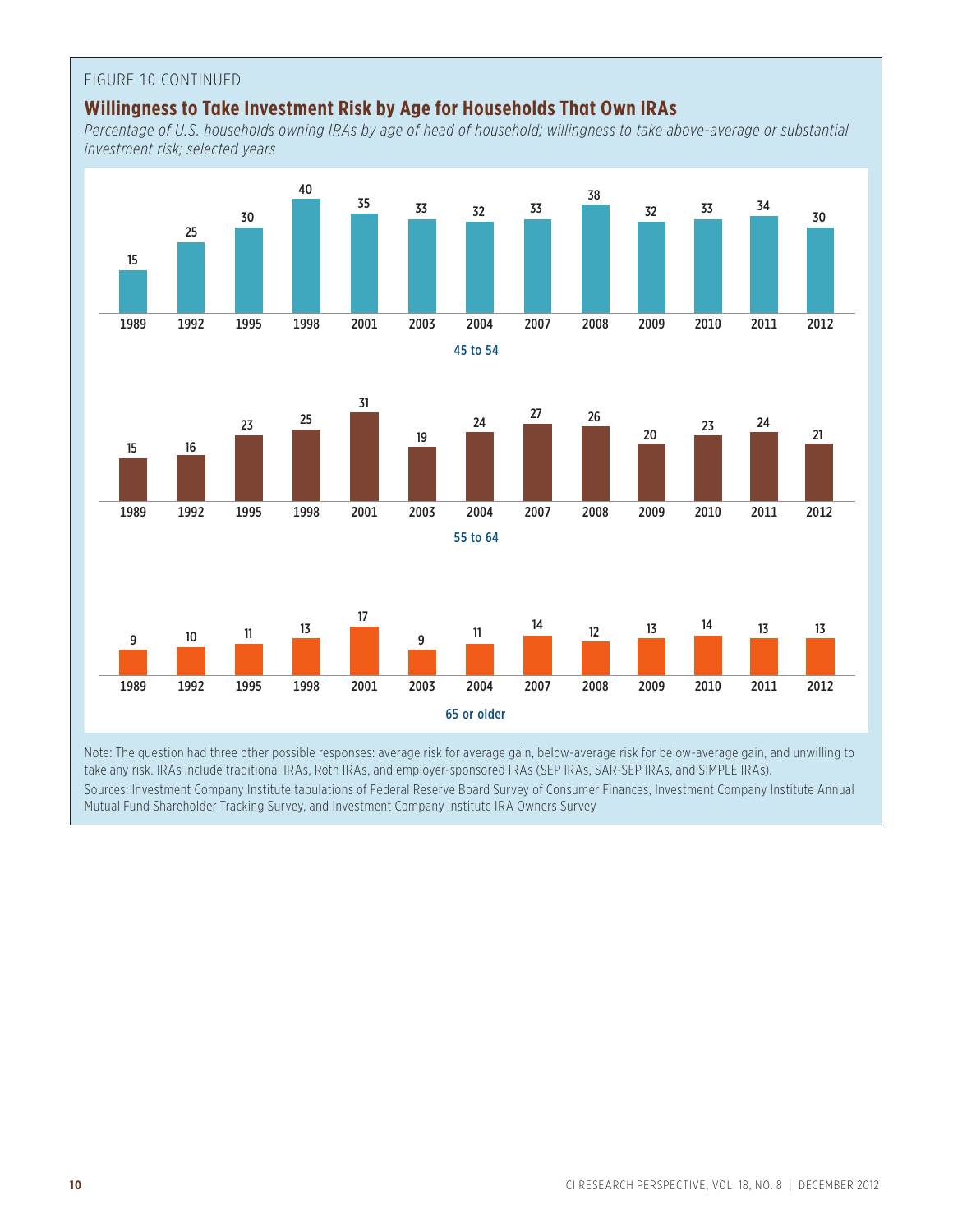Just as 401(k) balances tend to be higher the longer a worker's job tenure,<sup>14</sup> IRA balances tend to rise with length of ownership. In 2012, households owning IRAs for less than 10 years had median IRA holdings of \$25,500, while households owning IRAs for 20 years or more had median IRA holdings of \$100,000 (Figure 11). Mean IRA holdings, while considerably higher than the median values, display a similar pattern.

#### **Rollovers to Traditional IRAs Fuel Growth**

In 1974, Congress created traditional IRAs with a dual purpose.15 First, traditional IRAs provide individuals not covered by retirement plans at work with a tax-deferred opportunity to save for retirement. Second, traditional IRAs also give retirees or workers who are changing jobs a way to preserve the tax-advantaged status of employer-sponsored retirement plan accumulations by allowing transfers, or rollovers, of plan balances into IRAs.<sup>16, 17</sup>

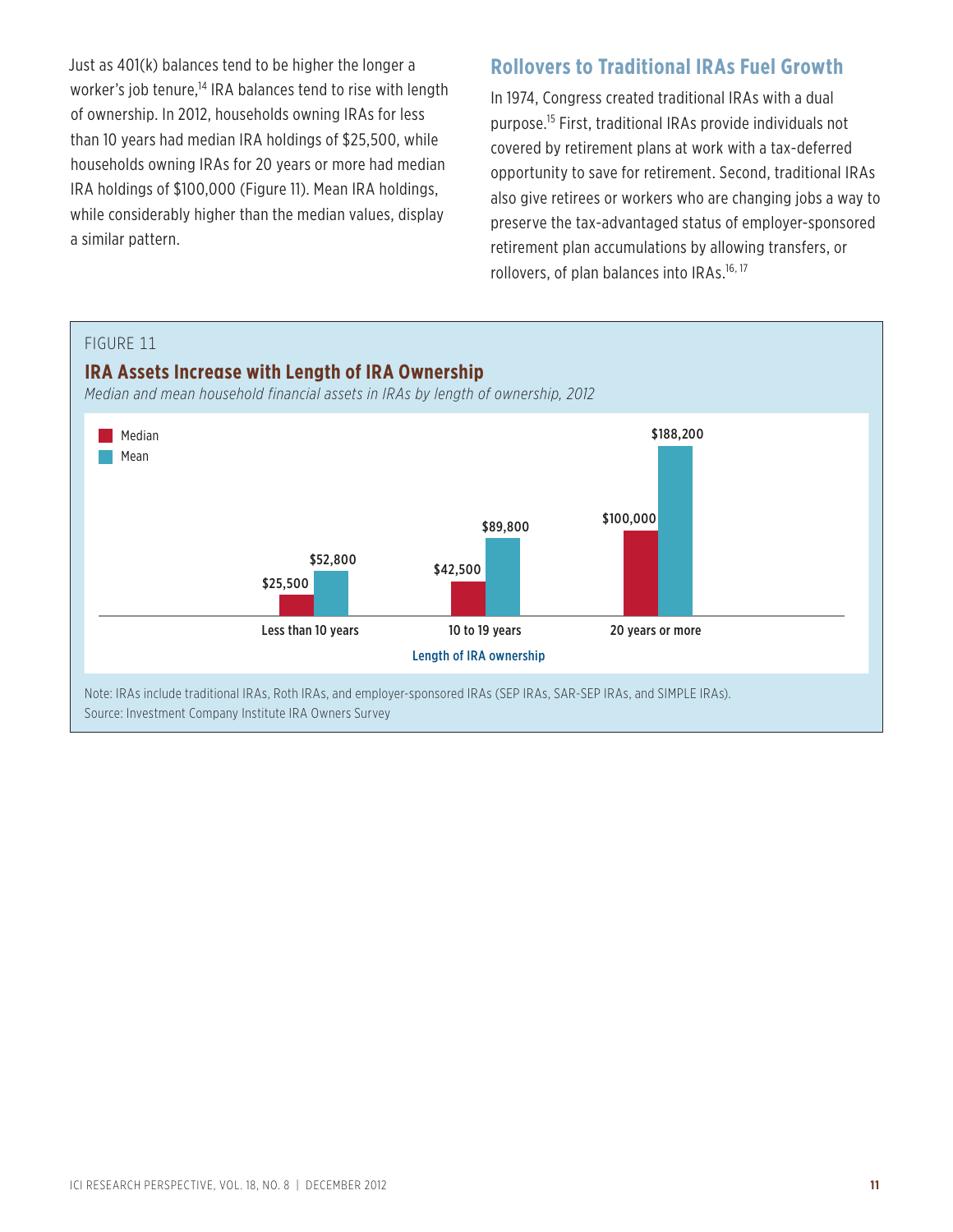Rollover activity has fueled recent IRA growth and helps many Americans preserve their retirement savings. The most recent available data show that households transferred \$272 billion from employer-sponsored retirement plans to IRAs in 2008.18 In 2012, 20 million U.S. households (or 51 percent of all U.S. households owning traditional IRAs) had traditional IRAs that included rollover assets (Figure 12).19 With their most recent rollovers, the vast majority of these households (80 percent) transferred the entire retirement plan account balance into the traditional IRA (Figure 13).<sup>20</sup> Nearly eight in 10 traditional IRA–owning households with rollovers made their most recent rollover in 2000 or later, including 60 percent whose most recent rollover was within the past seven years. Among households with rollovers in their traditional IRAs, 44 percent only had rollover IRAs (having never made traditional IRA contributions; Figure 12). In a new survey question this year, traditional IRA–owning households with rollovers were asked the reasons why they rolled over the accumulations from their employersponsored retirement plans into traditional IRAs.<sup>21</sup> Most of these households had multiple reasons for rolling over the assets (Figure 14, top panel). When asked to identify the primary reason for the rollover, one-fifth said they did not want to leave the assets with their former employer and another one-fifth said they were required to take the money out of the former employer's plan (Figure 14, lower panel). Nineteen percent rolled over primarily to consolidate assets and 14 percent said they primarily wanted more investment options. Eleven percent indicated the primary reason they rolled the money over was because a professional financial adviser told them to do the rollover. In selecting the asset allocation of the rollovers, 8 percent of traditional

| Households with traditional IRAs that include rollovers<br>Percentage of households owning traditional IRAs, 2012         |    |
|---------------------------------------------------------------------------------------------------------------------------|----|
| Traditional IRA includes rollover                                                                                         | 51 |
| Traditional IRA does not include rollover                                                                                 | 49 |
| <b>Traditional IRA rollover activity</b><br>Percentage of households owning traditional IRAs that include rollovers, 2012 |    |
| Traditional IRA rollover(s) due to:*<br>Job change, layoff, or termination                                                | 72 |
| Retirement                                                                                                                | 27 |
| Other                                                                                                                     | 14 |
| Contributions to traditional IRA other than rollover:                                                                     |    |
| Have made contribution other than rollover                                                                                | 56 |
| Have never made contribution in addition to rollover                                                                      | 44 |
| Percentage of traditional IRA balance from rollovers or transfers from former employer-sponsored retirement plans:        |    |
| Less than 25 percent                                                                                                      | 20 |
| 25 to 49 percent                                                                                                          | 13 |
| 50 to 74 percent                                                                                                          | 20 |
| 75 percent or more                                                                                                        | 47 |
| Median percentage of traditional IRA balance from rollovers or transfers from former employer-sponsored retirement plans  | 66 |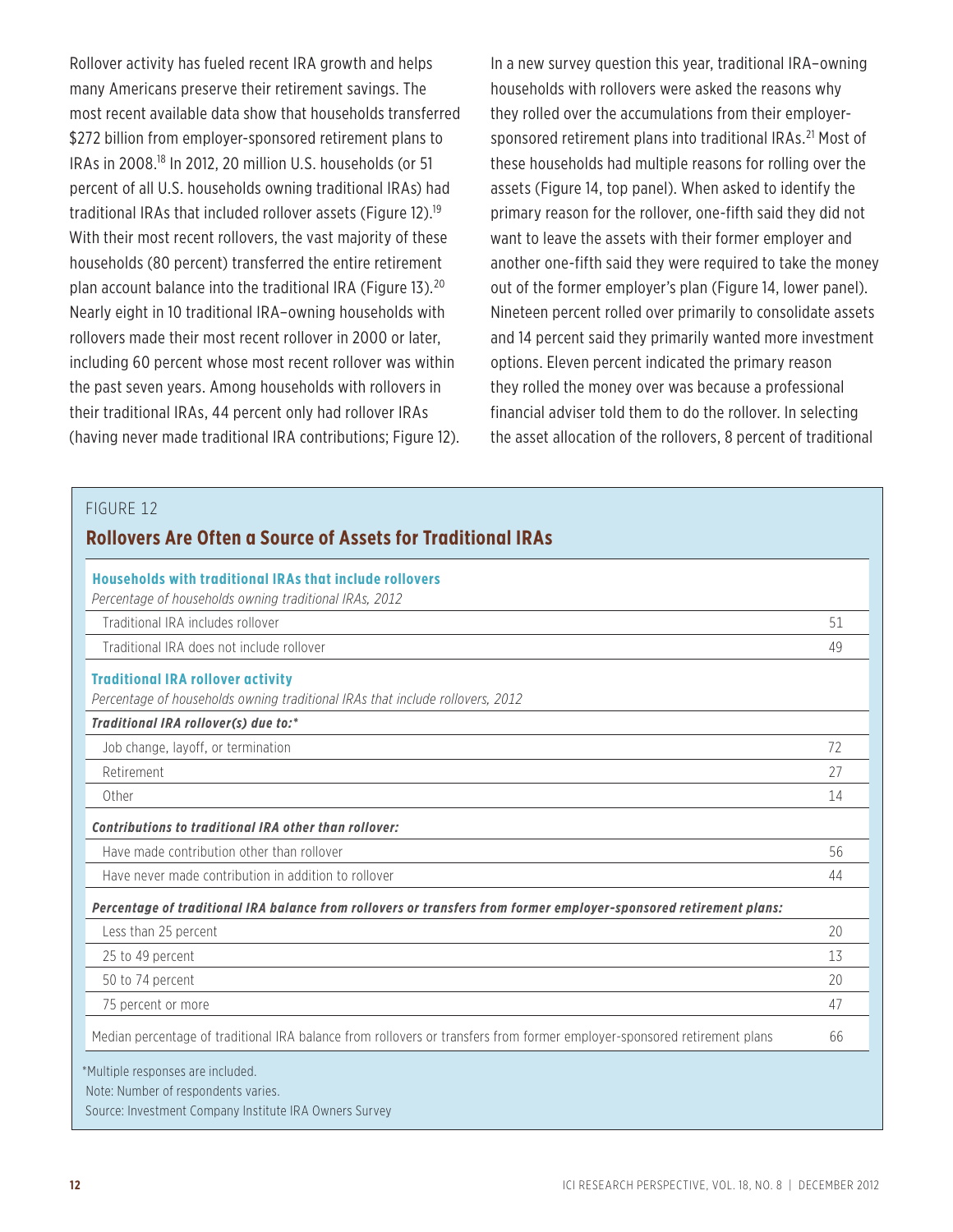

IRA–owning households with rollovers indicated that their professional financial adviser selected the investments, and 44 percent indicated they worked together with a professional financial adviser to select the investments (Figure 15). Forty-six percent of traditional IRA–owning households with rollovers indicated the household selected the investments on its own (Figure 15).

Households with rollover assets in their IRAs tend to have higher IRA balances, compared with IRAs funded purely by individual contributions. Median traditional IRA holdings that include rollovers were \$62,500 in 2012, compared with median traditional IRA holdings of \$30,000 for balances that did not include rollovers (Figure 16). $^{22}$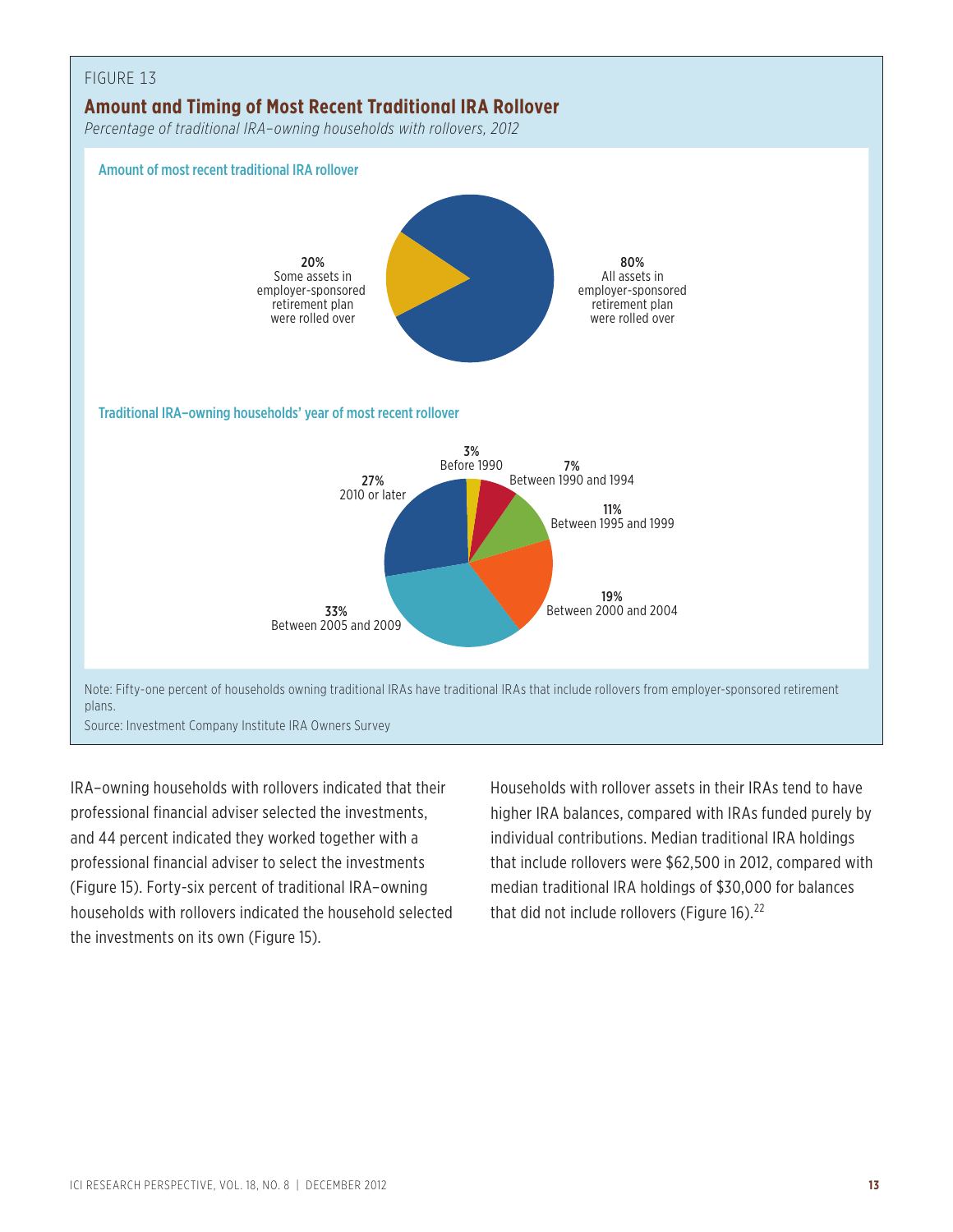#### FIGURE 14 **Reasons for Most Recent Rollover** *Percentage of households owning traditional IRAs that include rollovers, 2012* 38 42 45 48 62 Wanted to preserve tax treatment of the savings 67 million control to the same control to the savings 67 million control to the savings 67 million control to the savings 67 million control to the savings 67 million control Wanted more investment options Did not want to leave assets with the former employer Wanted to consolidate assets Were required to take all money out of the former employer's plan Were told by a financial adviser to roll over assets Reasons for most recent rollover\* Primary reason for most recent rollover 20% Did not want to leave assets with the former employer 14% Wanted more investment options 19% Wanted to consolidate assets 20% Were required to take all money out of the former employer's plan 16% Wanted to preserve tax treatment of the savings 11% Were told by a financial adviser to roll over assets Number of respondents: 1,151 \*Multiple responses are included. Source: Investment Company Institute IRA Owners Survey

#### **Few Households Make Contributions to IRAs**

Although IRAs can help Americans build their retirement savings, the majority of U.S. households do not contribute to them. In tax year 2011, only 16 percent of all U.S. households made contributions to IRAs, compared with 14 percent in tax year 2010 (Figure 17). Thirty-nine percent of households owning IRAs in 2012 made contributions in tax year 2011 (Figure 18), compared with 36 percent in tax

year 2010.23 Among households making contributions to IRAs in tax year 2011, 57 percent contributed to traditional IRAs, with 40 percent only contributing to traditional IRAs.24 Thirty-nine percent of households making IRA contributions in tax year 2011 made Roth contributions, with 24 percent only contributing to Roth IRAs.<sup>25</sup> Twentysix percent contributed to employer-sponsored IRAs in tax year 2011, with 16 percent only contributing to employersponsored IRAs.<sup>26</sup>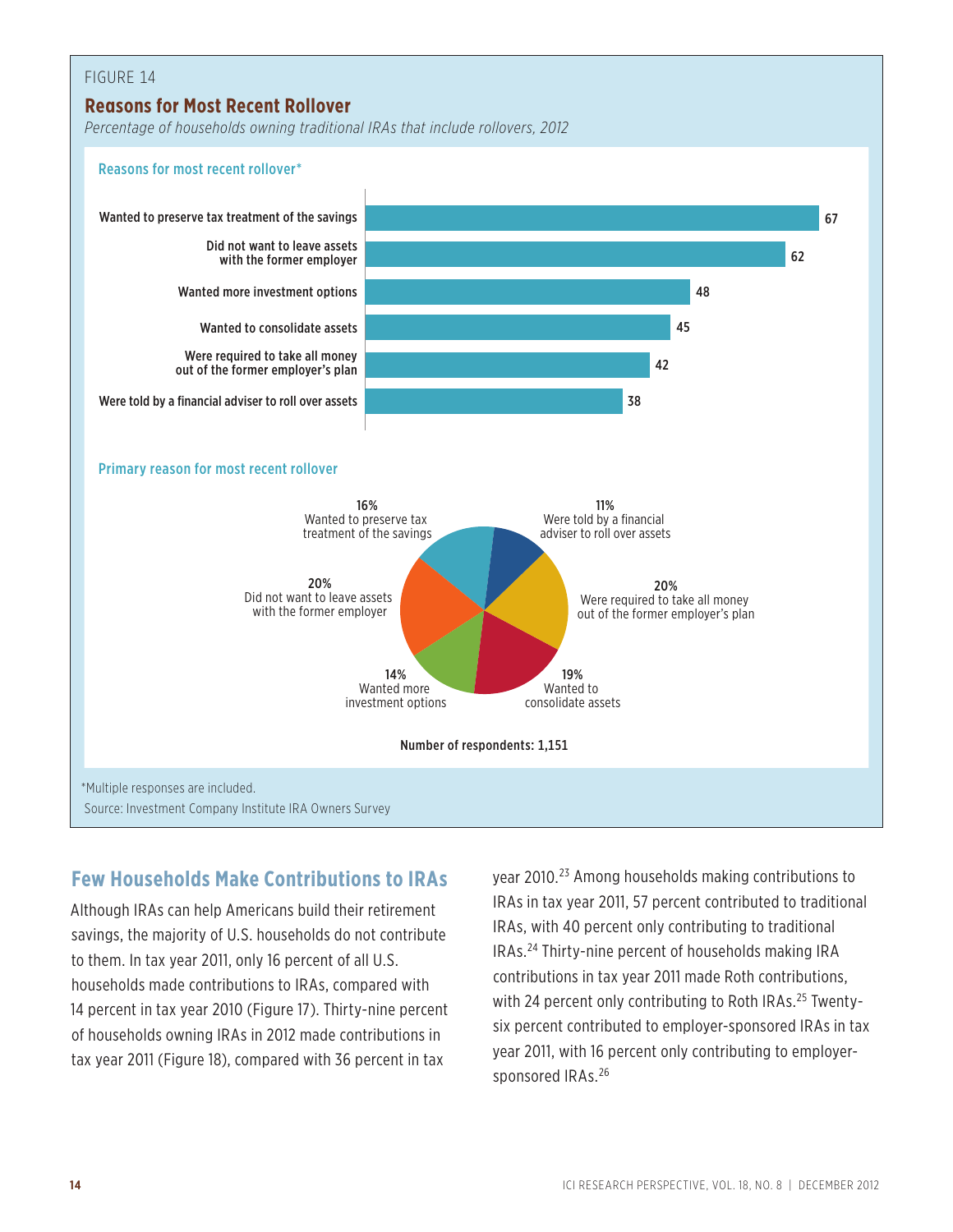#### **More than Half of Traditional IRA–Owning Households Used a Professional Financial Adviser to Select the Asset Allocation of Rollover Assets** *Percentage of households owning traditional IRAs that include rollovers, 2012*



#### FIGURE 16

#### **Traditional IRAs Preserve Assets from Employer-Sponsored Retirement Plans**

*Traditional IRA assets by employer-sponsored retirement plan rollover activity, 2012*

|                                         | <b>Traditional IRA includes rollover</b><br>from employer-sponsored<br>retirement plan <sup>1</sup> | <b>Traditional IRA does not include rollover</b><br>from employer-sponsored<br>retirement plan <sup>2</sup> |
|-----------------------------------------|-----------------------------------------------------------------------------------------------------|-------------------------------------------------------------------------------------------------------------|
| <b>Traditional IRA assets</b>           |                                                                                                     |                                                                                                             |
| Mean                                    | \$141.700                                                                                           | \$72,700                                                                                                    |
| Median                                  | \$62,500                                                                                            | \$30,000                                                                                                    |
| Household financial assets <sup>3</sup> |                                                                                                     |                                                                                                             |
| Mean                                    | \$344,700                                                                                           | \$327,700                                                                                                   |
| Median                                  | \$220,000                                                                                           | \$200,000                                                                                                   |

<sup>1</sup> Fifty-one percent of households owning traditional IRAs have traditional IRAs that include rollovers from employer-sponsored retirement plans.

<sup>2</sup> Forty-nine percent of households owning traditional IRAs have traditional IRAs that do not include rollovers from employer-sponsored retirement plans.

<sup>3</sup> Household financial assets include assets in employer-sponsored retirement plans but exclude the household's primary residence. Source: Investment Company Institute IRA Owners Survey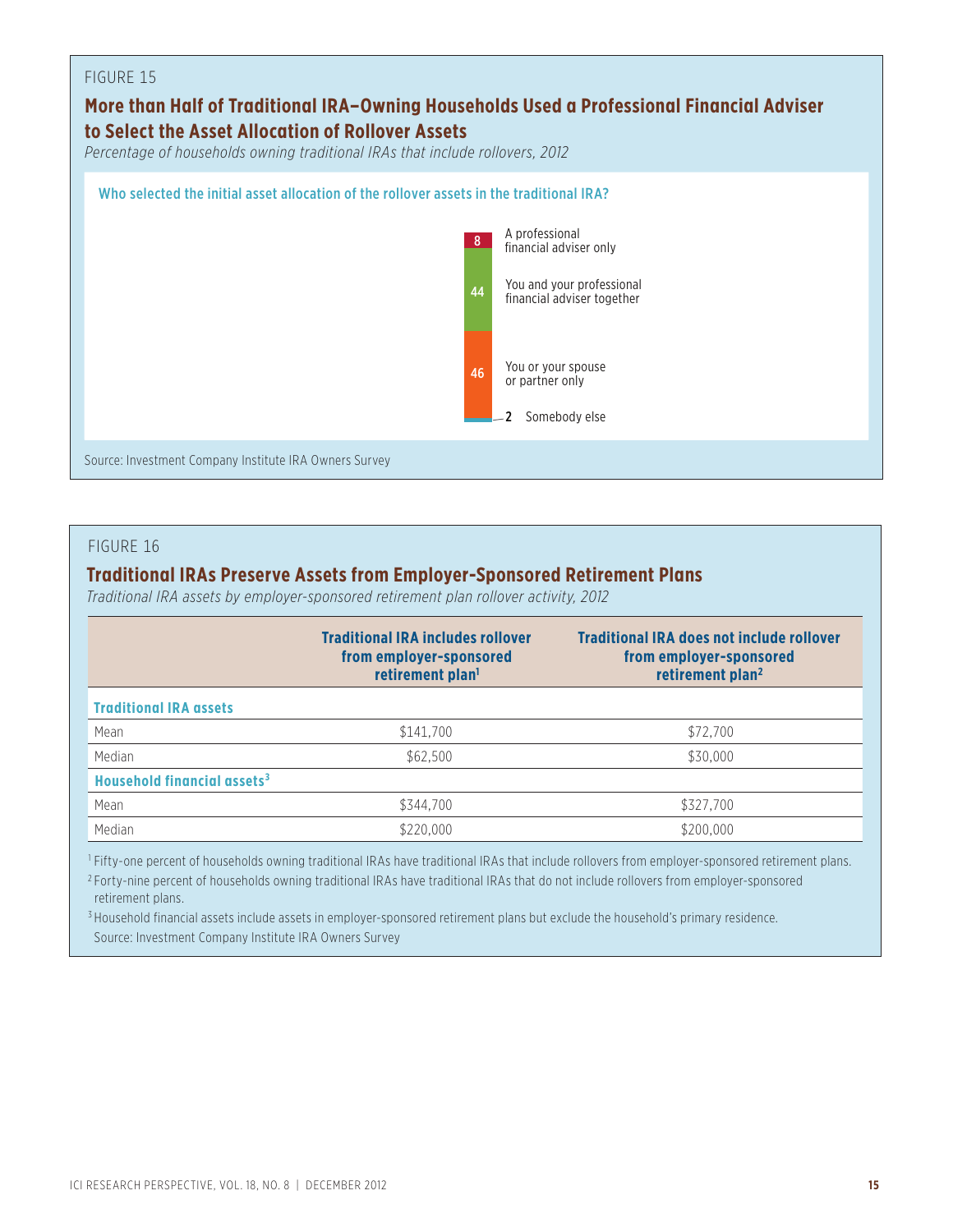

### **IRA Contribution Activity in Tax Year 2011**

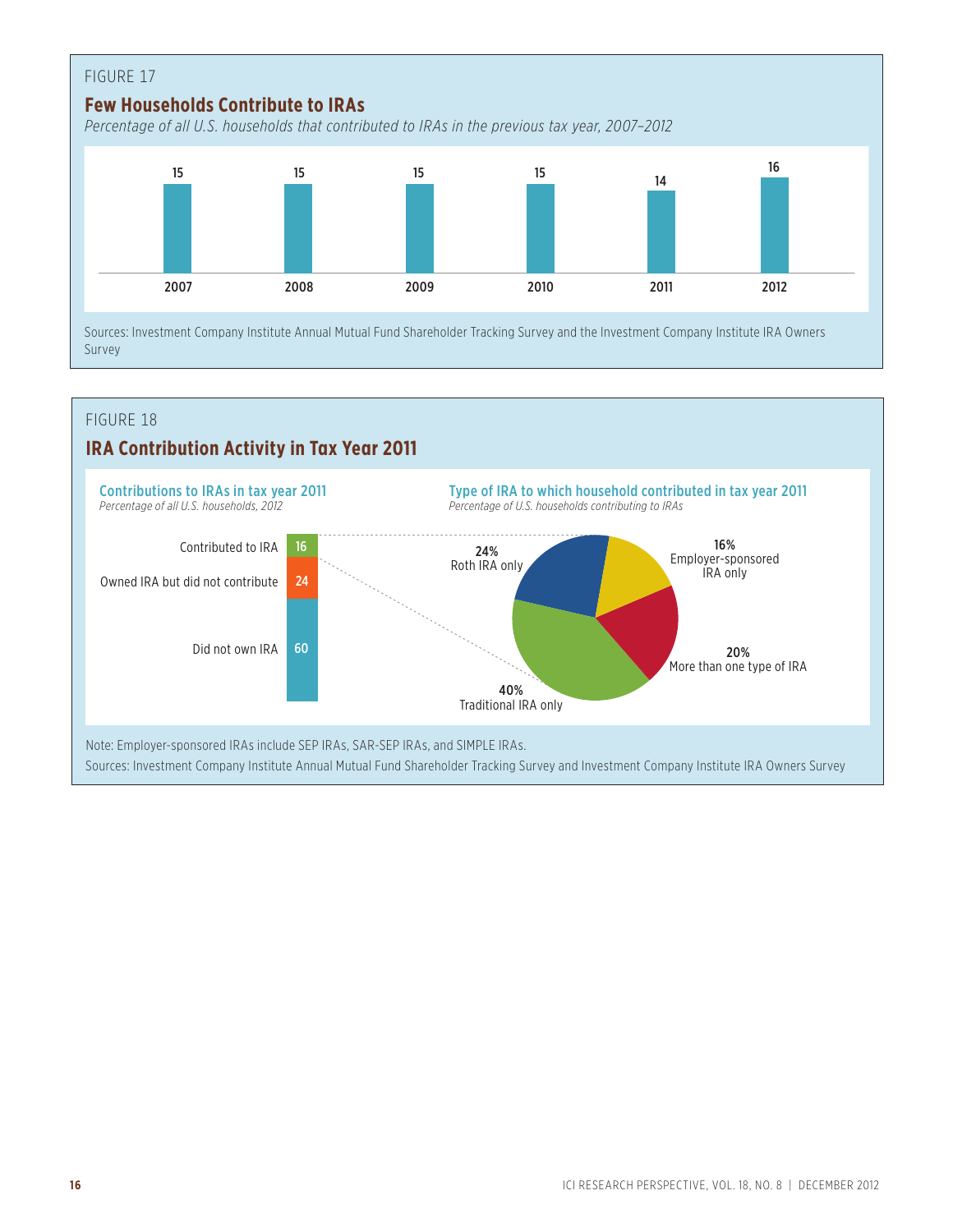#### **Roth and Employer-Sponsored IRA Owners Are More Likely to Contribute**

Traditional IRA owners were less likely than owners of other types of IRAs to have made contributions. Thirty-seven percent of households owning Roth IRAs in 2012 made contributions in tax year 2011 (Figure 19). Fifty-five percent of all households owning employer-sponsored IRAs in 2012 made contributions in tax year 2011. In contrast, only 28 percent of traditional IRA–owning households in 2012 contributed to their traditional IRAs in tax year 2011. The lower contribution rate to traditional IRAs is likely due to restrictions on the tax deductibility of contributions, which

must be considered by the 82 percent of traditional IRA– owning households that have retirement plan coverage at work.27 It is also likely that IRA-owning households with employer-sponsored retirement plans are currently saving through these plans.<sup>28</sup> In addition, 19 percent of traditional IRA–owning households were headed by individuals aged 70 or older and may not have been eligible to contribute because of Internal Revenue Service (IRS) regulations.<sup>29</sup> Some traditional IRA–owning households use traditional IRAs to preserve rollovers rather than as a contributory savings vehicle. Other research finds that traditional IRA investors who make contributions tend to do so on a recurring basis.30

#### FIGURE 19

#### **Contribution Activity to Roth and Employer-Sponsored IRAs Outpaces Contribution Activity to Traditional IRAs in Tax Year 2011**

*Percentage of U.S. households owning each type of IRA1 by contribution status in tax year 2011*



<sup>1</sup> Households may hold more than one type of IRA. Contribution activity reported is for type of IRA indicated. Some of these households may have been ineligible to make contributions.

<sup>2</sup> IRAs include traditional IRAs, Roth IRAs, and employer-sponsored IRAs (SEP IRAs, SAR-SEP IRAs, and SIMPLE IRAs).

<sup>3</sup> Employer-sponsored IRAs include SEP IRAs, SAR-SEP IRAs, and SIMPLE IRAs.

Source: Investment Company Institute IRA Owners Survey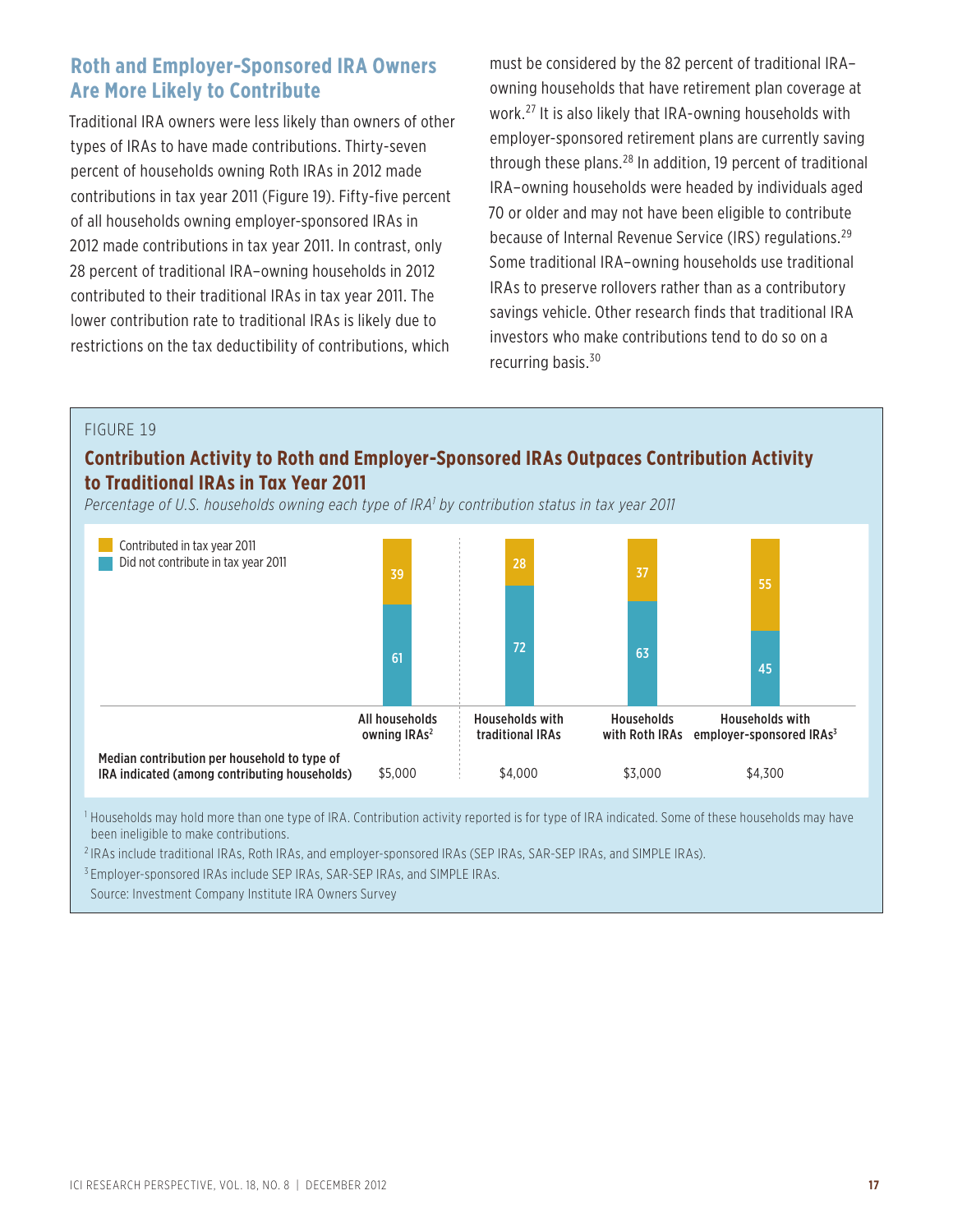

inflation.

Source: ICI summary of U.S. Internal Revenue Code

#### FIGURE 21

#### **Traditional and Roth IRA Catch-Up Contributions Are Infrequent**

*Percentage of U.S. households with individuals aged 50 or older by contribution status in tax year 2011*



indicated their contributions included a catch-up contribution.

Sources: Investment Company Institute Annual Mutual Fund Shareholder Tracking Survey and Investment Company Institute IRA Owners Survey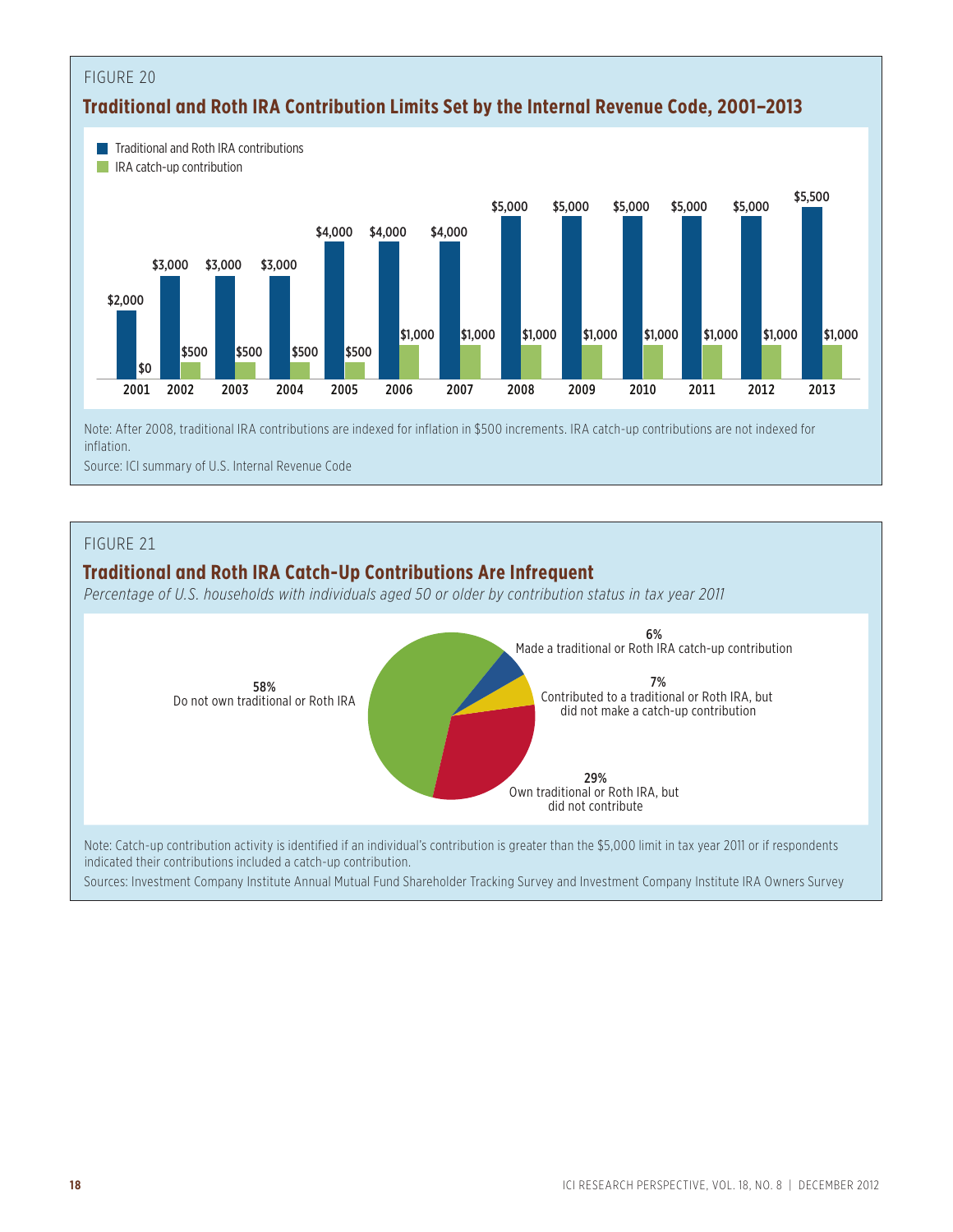The median contribution among households contributing to employer-sponsored IRAs was \$4,300 in tax year 2011, while the median contribution to traditional IRAs was \$4,000 per household (Figure 19). The median contribution to Roth IRAs was \$3,000 per household. In 2011, the traditional and Roth IRA contribution limit was \$5,000 for individuals under the age of 50 (Figure 20). $^{31}$  Since tax year 2002, individuals aged 50 or older are eligible to make "catch-up" contributions to their IRAs (Figure 20).<sup>32</sup> Among households aged 50 or older, 42 percent owned traditional or Roth IRAs in 2012 (Figure 21). Among these IRA-owning households, 31 percent made contributions to traditional or Roth IRAs; nearly half of these contributing households made catch-up contributions. All told, catch-up contributions are not prevalent, with only 6 percent of all U.S. households aged 50 or older<sup>33</sup> reporting catch-up contributions to traditional or Roth IRAs.

#### **IRA Withdrawals Are Infrequent, Mostly Retirement Related**

Few households withdraw money from their IRAs in any given year, and most withdrawals are retirement related. A traditional IRA withdrawal taken by an individual prior to age 59½ generally is subject to a 10 percent penalty on the taxable portion of the withdrawal (in addition to the federal, state, and local income tax that may be due). $34$  Taxpayers older than 59½ but younger than 70½ may take withdrawals without penalty, but generally are not required to do so. Traditional IRA owners aged 70½ or older are required to withdraw an annual amount based on life expectancy or pay a penalty for failing to do so; these withdrawals are called required minimum distributions (RMDs).

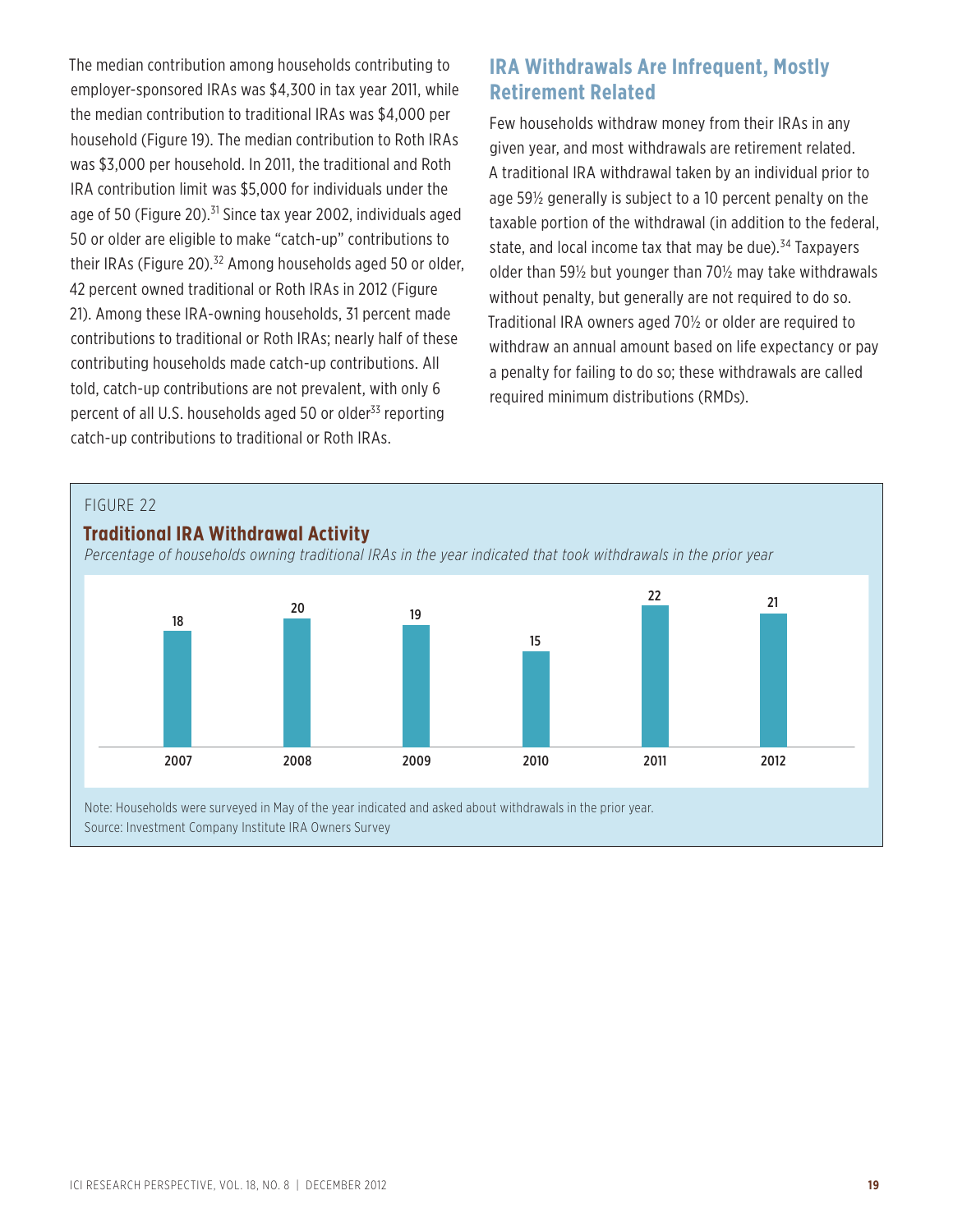Twenty-one percent of households owning traditional IRAs in 2012 reported taking withdrawals from these IRAs in tax year 2011, compared with 22 percent in tax year 2010 (Figure 22).35 In 2008, the Worker, Retiree, and Employer Recovery Act suspended RMDs from traditional IRAs and other retirement accounts for tax year 2009.36 Withdrawal activity among traditional IRA–owning households fell to lower levels in tax year 2009, likely in part due to the suspension of RMDs from traditional IRAs. Some of the increase in withdrawal activity in tax year 2010 and tax year 2011 resulted from the return of RMDs. Among households taking traditional IRA withdrawals in tax year 2011, 76 percent reported someone in the household was retired from their lifetime occupation (Figure 23). Nevertheless, 58 percent of retired households owning traditional IRAs in 2012 did not take a withdrawal in tax year 2011.

Traditional IRA–owning households that made withdrawals generally took modest-sized amounts. Twenty-one percent of traditional IRA–owning households making withdrawals in tax year 2011 took less than \$2,500 from their IRAs, and another 16 percent took an amount between \$2,500 and \$4,999 (Figure 23). Although some withdrawals in dollar amounts appear large, a median of 8 percent of the account balance was typically withdrawn. In line with the incentives and disincentives of the tax code, younger households were much less likely to have withdrawals than older households. Among traditional IRA–owning households in 2012 headed by individuals younger than 59, only 7 percent took withdrawals in tax year 2011 (Figure 24).<sup>37</sup> Seventeen percent of households owning traditional IRAs and headed by an individual aged 59 to 69 in 2012 reported withdrawals in tax year 2011. Seventy-four percent of households owning traditional IRAs and headed by an individual aged 70 or older took withdrawals in tax year 2011.<sup>38</sup>

#### FIGURE 23



<sup>1</sup> The household was considered retired if either the head of household or spouse responded affirmatively to "Are you retired from your lifetime occupation?"

<sup>2</sup> Households that made withdrawals exclude those which closed and no longer own traditional IRAs. Source: Investment Company Institute IRA Owners Survey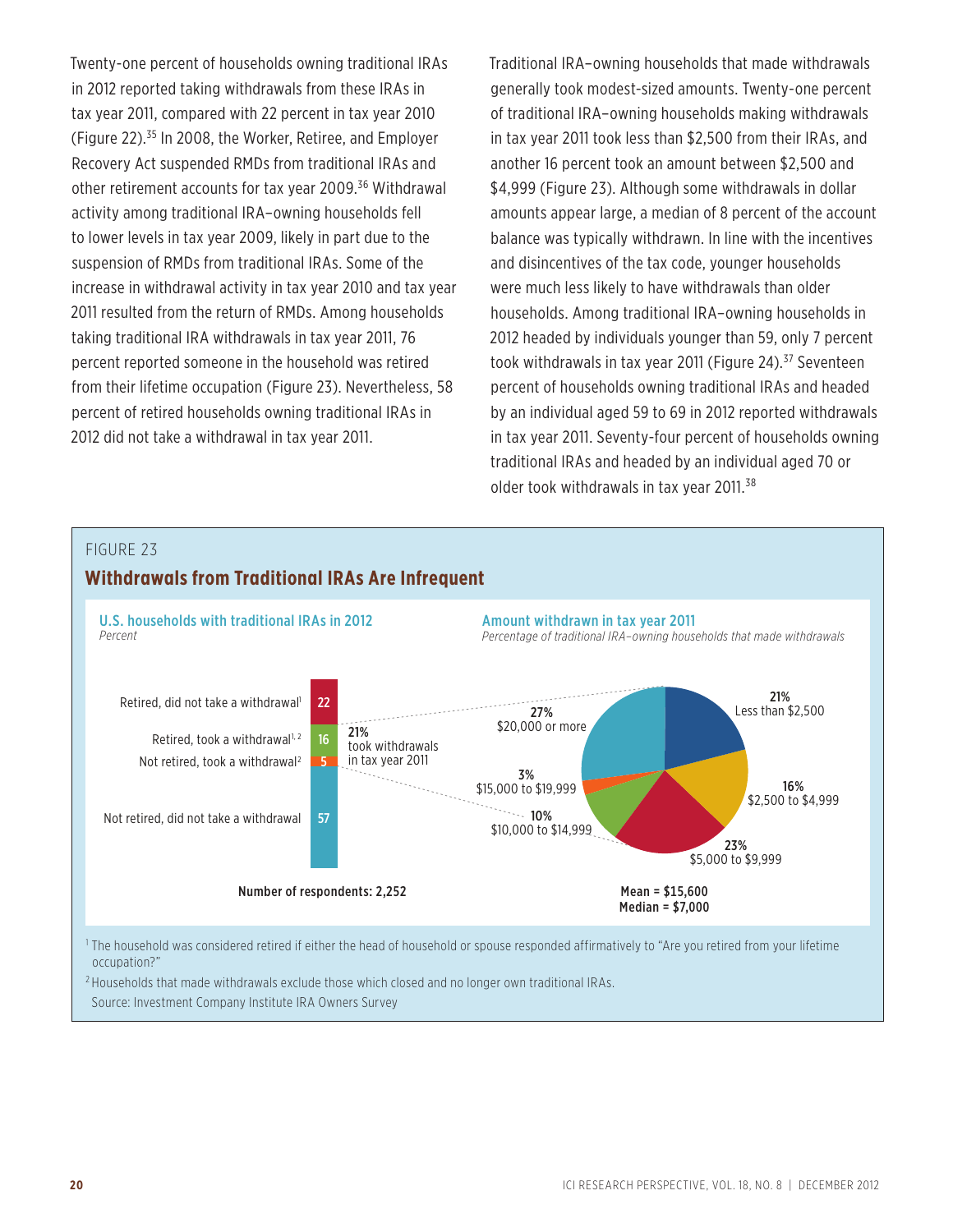#### **Most Traditional IRA–Owning Households That Take Withdrawals Are Headed by Individuals Aged 70 or Older**

*Percentage of traditional IRA–owning households, 2007–2012*

|                                                                                                                     | <b>Traditional IRA-owning households</b> |      |      |                |      |      |
|---------------------------------------------------------------------------------------------------------------------|------------------------------------------|------|------|----------------|------|------|
|                                                                                                                     | 2007                                     | 2008 | 2009 | 2010           | 2011 | 2012 |
| Age of head of household*<br>Percentage of U.S. households owning traditional IRAs                                  |                                          |      |      |                |      |      |
| Younger than 59                                                                                                     | 64                                       | 62   | 63   | 62             | 58   | 61   |
| 59 to 69                                                                                                            | 20                                       | 22   | 20   | 22             | 25   | 23   |
| 70 or older                                                                                                         | 16                                       | 16   | 17   | 16             | 17   | 16   |
| Traditional IRA withdrawal activity by age*<br>Percentage of U.S. households owning traditional IRAs                |                                          |      |      |                |      |      |
| Younger than 59, did not take a withdrawal                                                                          | 61                                       | 59   | 60   | 59             | 54   | 56   |
| Younger than 59, took a withdrawal                                                                                  | 3                                        | 4    | 3    | 3              | 5    | 5    |
| Aged 59 to 69, did not take a withdrawal                                                                            | 15                                       | 17   | 16   | 18             | 20   | 19   |
| Aged 59 to 69, took a withdrawal                                                                                    | 6                                        | 5    | 4    | 4              | 5    | 4    |
| Aged 70 or older, did not take a withdrawal                                                                         | 6                                        | 4    | 5    | $\overline{7}$ | 5    | 4    |
| Aged 70 or older, took a withdrawal                                                                                 | 9                                        | 11   | 12   | 9              | 13   | 12   |
| Memo:                                                                                                               |                                          |      |      |                |      |      |
| Percentage of traditional IRA-owning households with withdrawals                                                    | 18                                       | 20   | 19   | 15             | 22   | 21   |
| Incidence of withdrawal activity by age*<br>Percentage of traditional IRA-owning households by age                  |                                          |      |      |                |      |      |
| Younger than 59                                                                                                     | $\overline{4}$                           | 6    | 5    | 5              | 8    | 7    |
| 59 to 69                                                                                                            | 27                                       | 24   | 19   | 17             | 19   | 17   |
| 70 or older                                                                                                         | 59                                       | 73   | 70   | 53             | 72   | 74   |
| Age composition of households with withdrawals*<br>Percentage of traditional IRA-owning households with withdrawals |                                          |      |      |                |      |      |
| Younger than 59                                                                                                     | 16                                       | 18   | 16   | 20             | 22   | 22   |
| 59 to 69                                                                                                            | 31                                       | 26   | 20   | 25             | 21   | 19   |
| 70 or older                                                                                                         | 53                                       | 56   | 64   | 55             | 57   | 59   |
| *Age is based on the age of the sole or co-decisionmaker for household saving and investing.                        |                                          |      |      |                |      |      |

Note: The figure reports traditional IRA withdrawl activity for the prior year. For example, for traditional IRA–owning households in 2012, the figure reports tax year 2011 withdrawal activity.

Source: Investment Company Institute IRA Owners Survey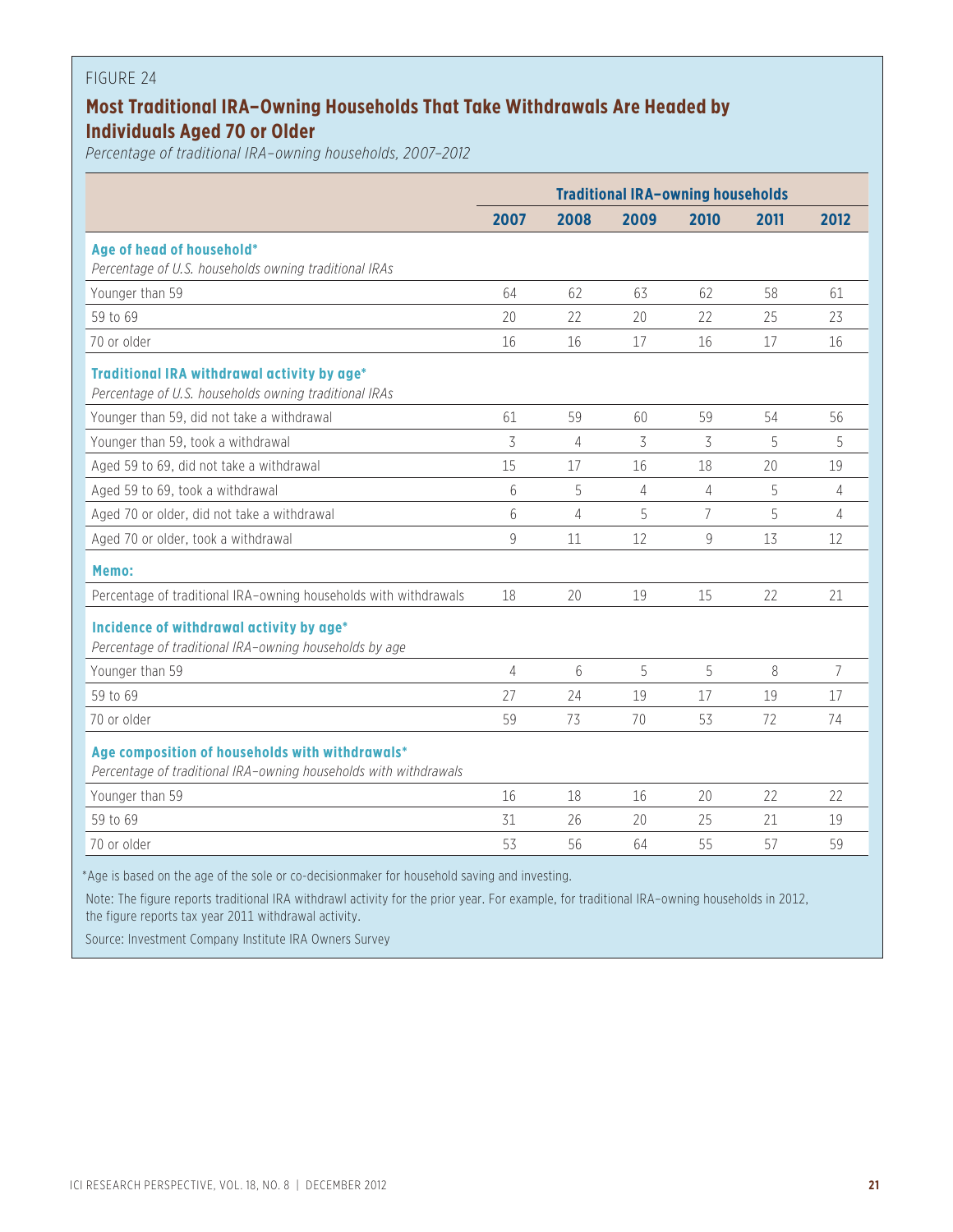Typically, withdrawals from traditional IRAs were taken to fulfill RMDs. Sixty-five percent of households owning traditional IRAs in 2012 and making withdrawals in tax year 2011 calculated their withdrawal amount based on the RMD, compared to 61 percent in tax year 2010 (Figure 25). Another 22 percent of traditional IRA–owning households taking withdrawals reported they withdrew lump sums based on needs in tax year 2011, compared with 28 percent in tax year 2010. In tax year 2011, 8 percent reported a scheduled withdrawal amount, either as a percentage of the account or a regular dollar amount, compared to 9 percent that reported a scheduled withdrawal amount in tax year 2010.

Reflecting the rules governing distributions from traditional IRAs, households headed by individuals aged 70 or older were much more likely to cite RMDs as the way they calculated their withdrawal amounts, while younger

households were much more likely to take lump-sum withdrawals based on needs. Among traditional IRA–owning households in 2012 with a head of household aged 70 or older and taking a withdrawal in tax year 2011, 92 percent indicated their withdrawal was based on the RMD rules and only 3 percent took lump sums based on needs (Figure 26). In contrast, among withdrawing households younger than age 70, 62 percent took lump sums based on needs. Some households headed by an individual younger than 70 with withdrawals (9 percent) indicated their withdrawals were RMDs, in some cases reflecting an older spouse or partner, or also likely reflecting ownership of inherited IRAs.

Traditional IRA–owning households that took withdrawals in tax year 2011 usually consulted outside sources to determine the amount of the withdrawal. Fifty-eight percent consulted a professional financial adviser to determine the amount to withdraw in tax year 2011 (Figure 27). Thirty-six percent consulted IRS rules or publications.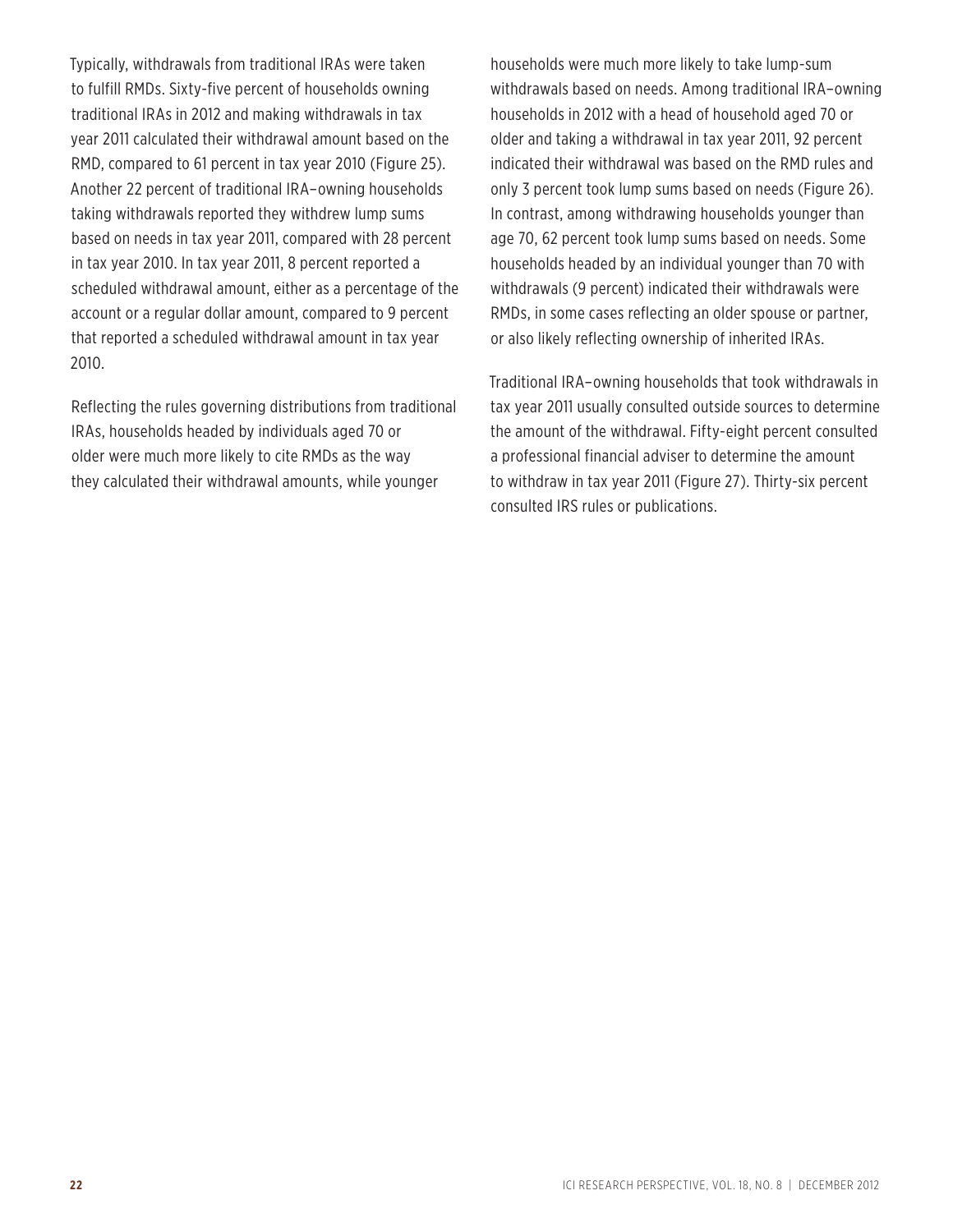#### FIGURE 25 **How Traditional IRA Withdrawals Are Determined** *Percentage of traditional IRA–owning households with withdrawals in tax years 2007–2011* Withdraw an amount based on the required minimum distribution (RMD) **Withdraw a lump sum based on needs Withdraw a regular dollar amount** Withdraw a fixed percentage of the account balance **Withdraw an amount based on life expectancy** Some other way Tax year 2007 60 23 1  $\overline{11}$  1 Tax year 2008 2 1 64 19 8 6 Tax year 2009 3 2 2 48 29 16 4 Tax year 2010 3 1 1 61 28 6 Tax year 2011 2 2 3 65 22 6 Source: Investment Company Institute IRA Owners Survey

#### FIGURE 26

#### **Older Traditional IRA–Owning Households Use RMD Rules When Taking Withdrawals**

*Percentage of traditional IRA–owning households with withdrawals in tax year 2011*

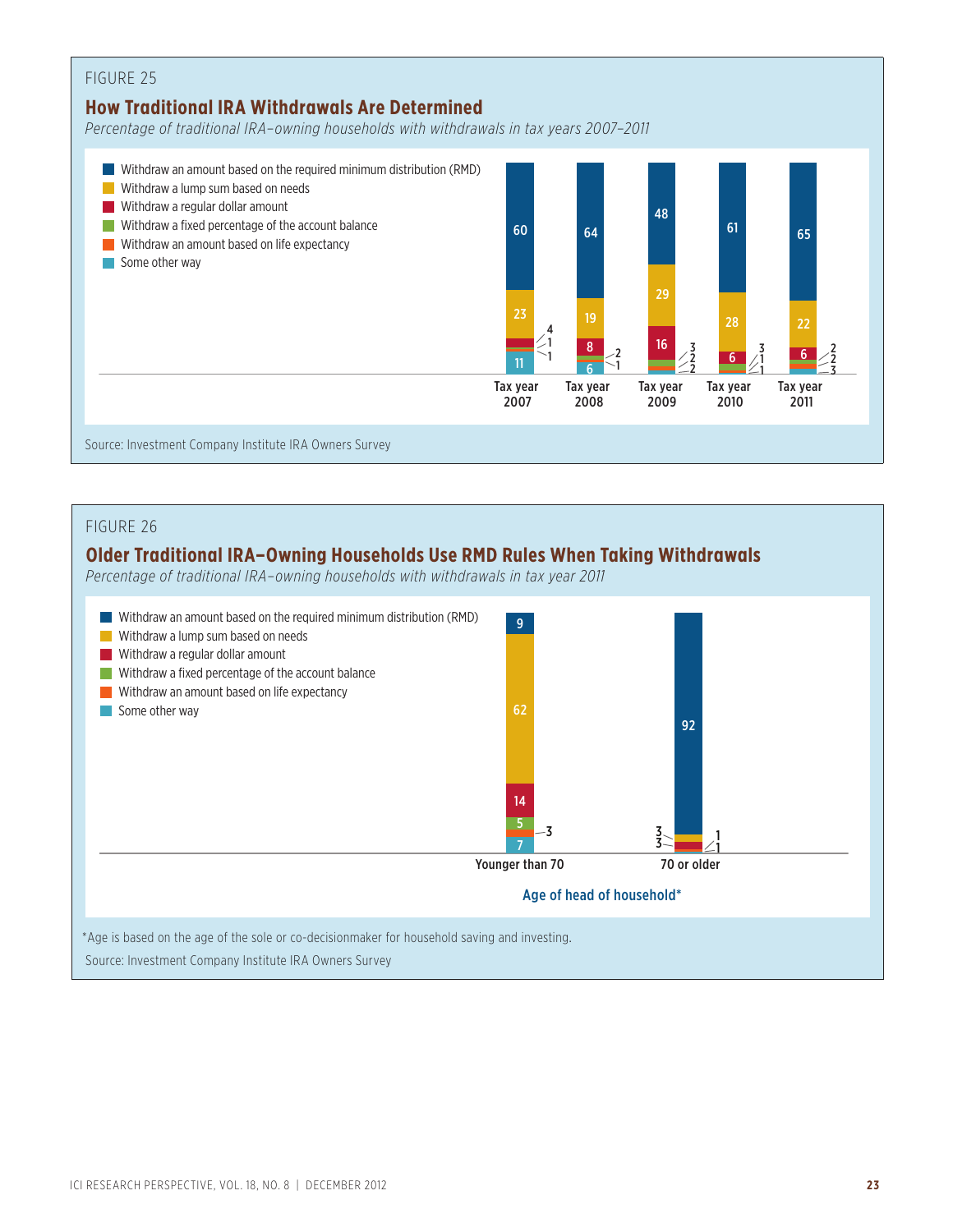#### **The Role of Traditional IRA Withdrawals in Retirement**

Traditional IRA withdrawals can be used for a variety of purposes in retirement. Among households where either the head of household or spouse was retired, 35 percent reported using traditional IRA withdrawals to pay for living expenses (Figure 28). Thirty-two percent of retired households that took traditional IRA withdrawals in tax year 2011 reinvested or saved the withdrawal amount into another account.<sup>39</sup> Sixteen percent reported using their withdrawals for home purchase, repair, or remodeling, and 7 percent used their withdrawals for emergencies. Fifteen percent reported using their withdrawals for

healthcare expenses. Because today's withdrawal activity may not be a good indicator of future withdrawal activity, traditional IRA–owning households that did not take withdrawals in tax year 2011 were asked about their future withdrawal intentions. In 2012, 65 percent of these traditional IRA–owning households say it is unlikely they will take withdrawals prior to age 70½ (Figure 29). Among traditional IRA–owning households in 2012 that did not take withdrawals in tax year 2011, 38 percent indicate it is "not likely at all" that they would start traditional IRA withdrawals before required. Another 27 percent report it is "not very likely" that they would take withdrawals prior to age 70½.

#### FIGURE 27

#### **Most Households Consult with a Professional Financial Adviser to Determine the Amount of Traditional IRA Withdrawals**

*Percentage of traditional IRA–owning households that made withdrawals in tax year 2011*

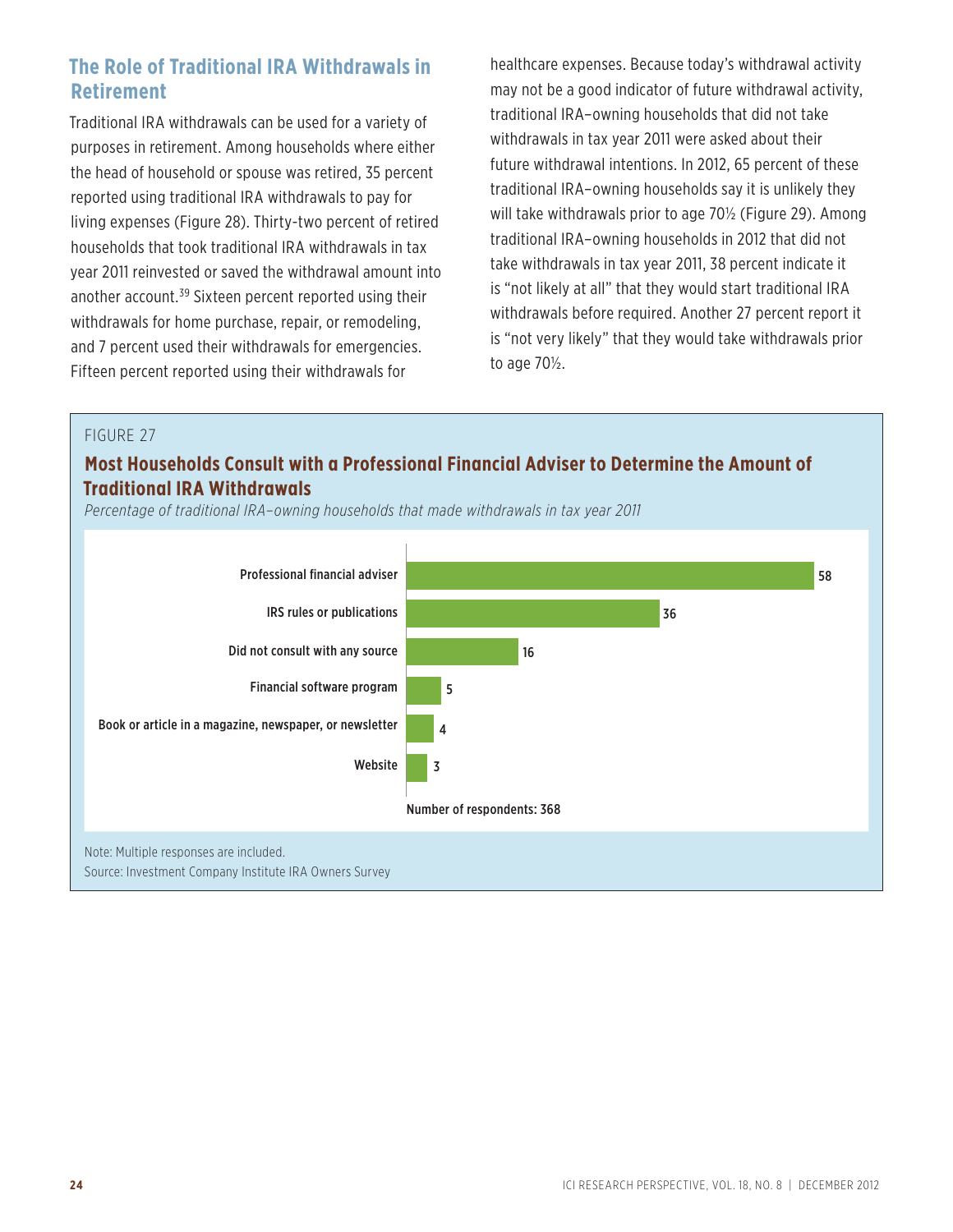#### **Traditional IRA Withdrawals Often Are Used to Pay for Living Expenses**

Percentage of withdrawing traditional IRA-owning households<sup>1</sup> in which either the head of household or spouse is retired, 2012

| Purpose of traditional IRA withdrawal in retirement <sup>2</sup> |     |
|------------------------------------------------------------------|-----|
| Took withdrawals to pay for living expenses                      | 35  |
| Spent it on a car, boat, or big-ticket item other than a home    | 9   |
| Spent it on a healthcare expense                                 | 15  |
| Used it for an emergency                                         |     |
| Used it for home purchase, repair, or remodeling                 | 16  |
| Reinvested or saved it in another account                        | 32  |
| Paid for education                                               | 4   |
| Some other purpose                                               | 16  |
| Number of respondents                                            | 349 |

<sup>1</sup> The base of respondents includes the 16 percent of traditional IRA–owning households who were retired and took withdrawals reported in Figure 23.

<sup>2</sup> Multiple responses are included.

Source: Investment Company Institute IRA Owners Survey



#### **Likelihood of Withdrawing from Traditional IRA Before Age 70½**

*Percentage of traditional IRA–owning households that did not take withdrawals in tax year 2011*

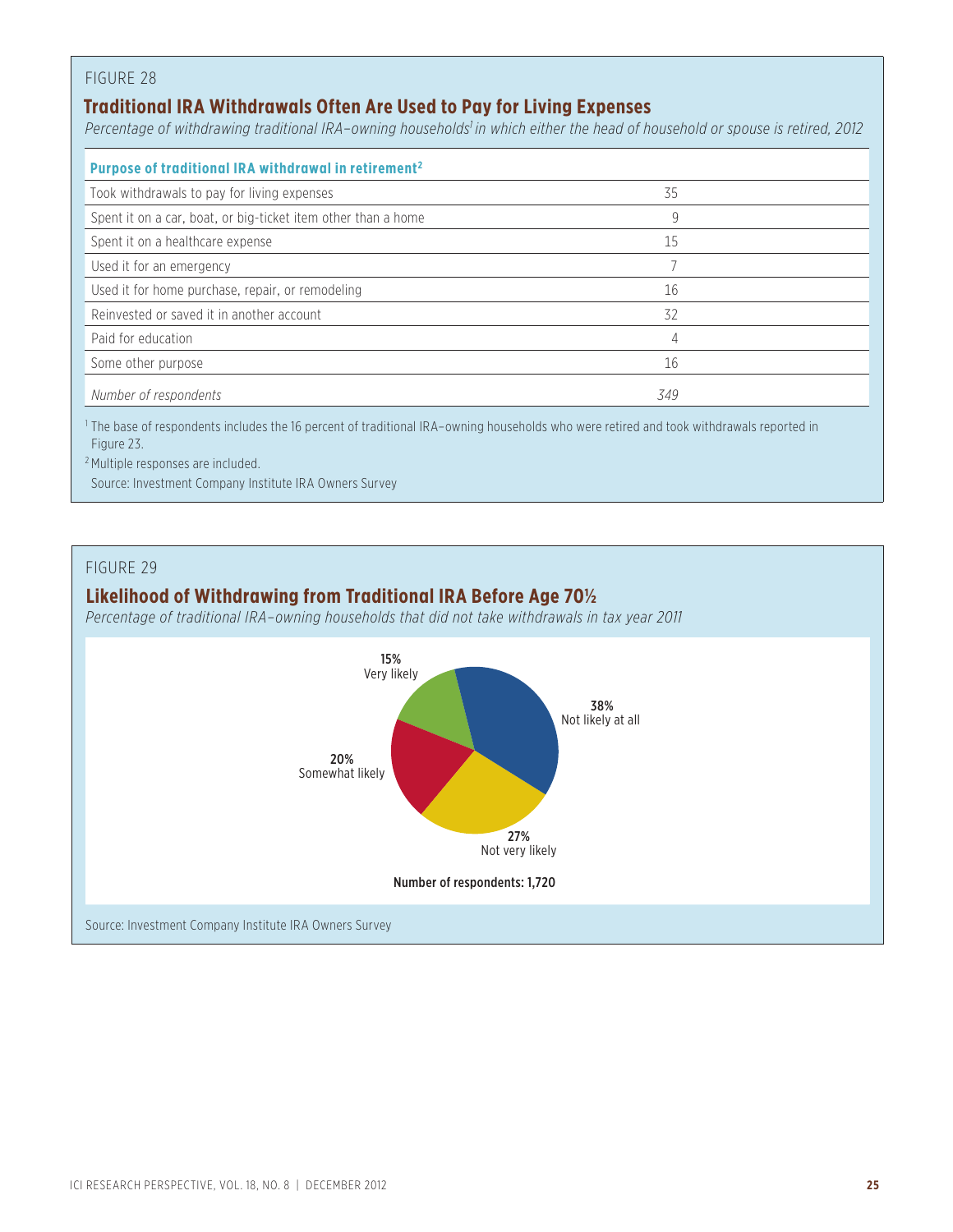#### **Most Traditional IRA Owners Have a Planned Retirement Strategy**

Sixty-nine percent of traditional IRA–owning households in 2012 say they have a strategy for managing income and assets in retirement (Figure 30). These households typically seek advice when building their retirement income strategy. Sixty-one percent of traditional IRA–owning households with a strategy consulted a professional financial adviser when creating the strategy (Figure 31). Twenty-eight percent of households with a strategy consulted with friends or family and 26 percent consulted written materials (e.g., a book or article in a magazine or newspaper). Eighteen percent used a website to help create their retirement income and asset management strategy.

Traditional IRA–owning households with a strategy for managing their income and assets in retirement reported numerous components as part of their strategy. Seventy-six percent of these households indicated setting aside emergency funds as part of their strategy and 67 percent developed a retirement income plan (Figure 32). Sixty-four percent reviewed their insurance policies and 64 percent determined their retirement expenses. More than half determined when to take Social Security benefits, with households aged 50 or older more likely to have done so compared with households younger than 50. Nearly three-quarters of traditional IRA–owning households with a strategy took three or more steps in developing their strategy.

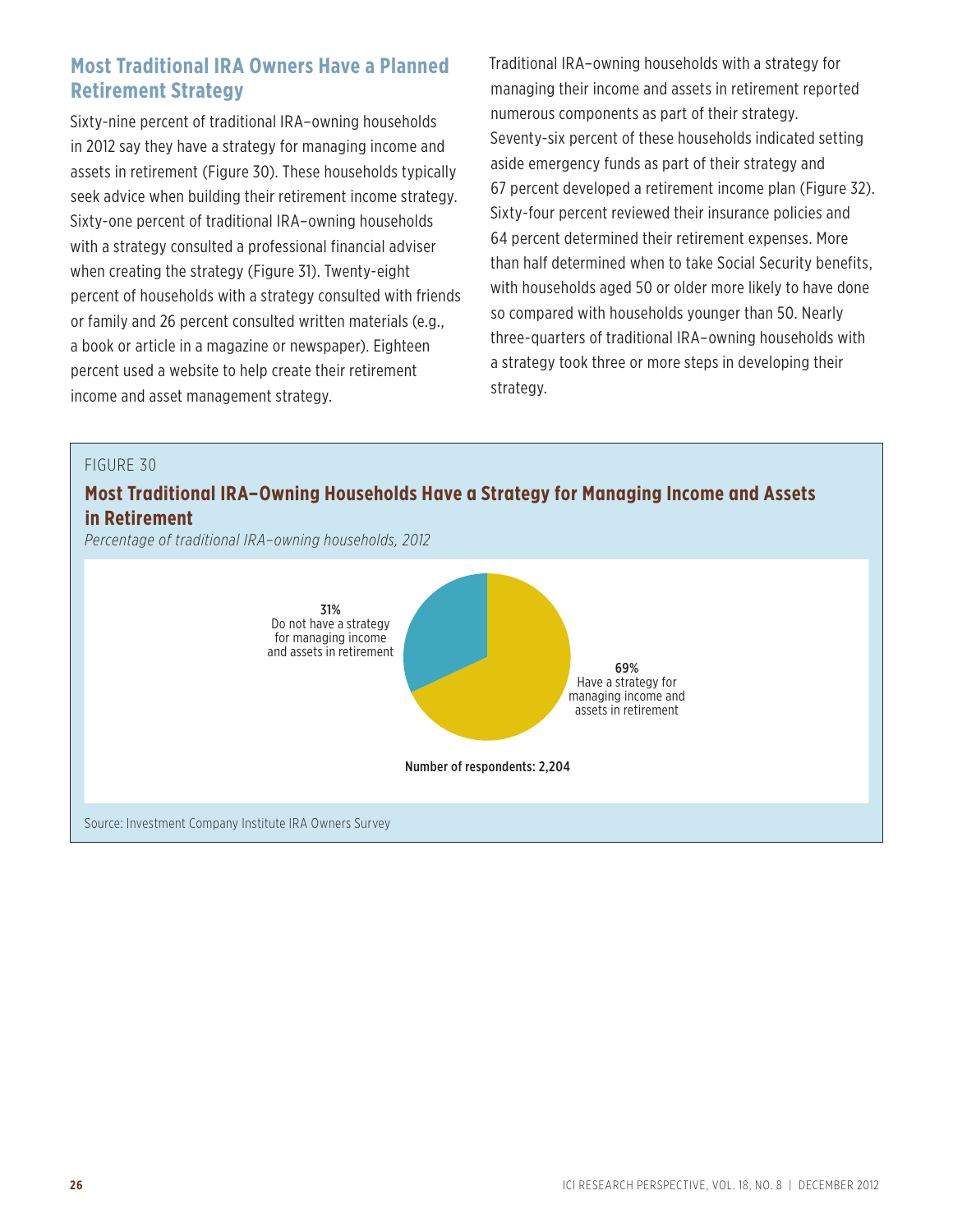#### **Most IRA Owners Consult a Professional Financial Adviser When Creating a Retirement Strategy**

*Percentage of traditional IRA–owning households that indicated they have a strategy for managing income and assets in retirement, 2012*

#### Sources used for creating a retirement strategy\*

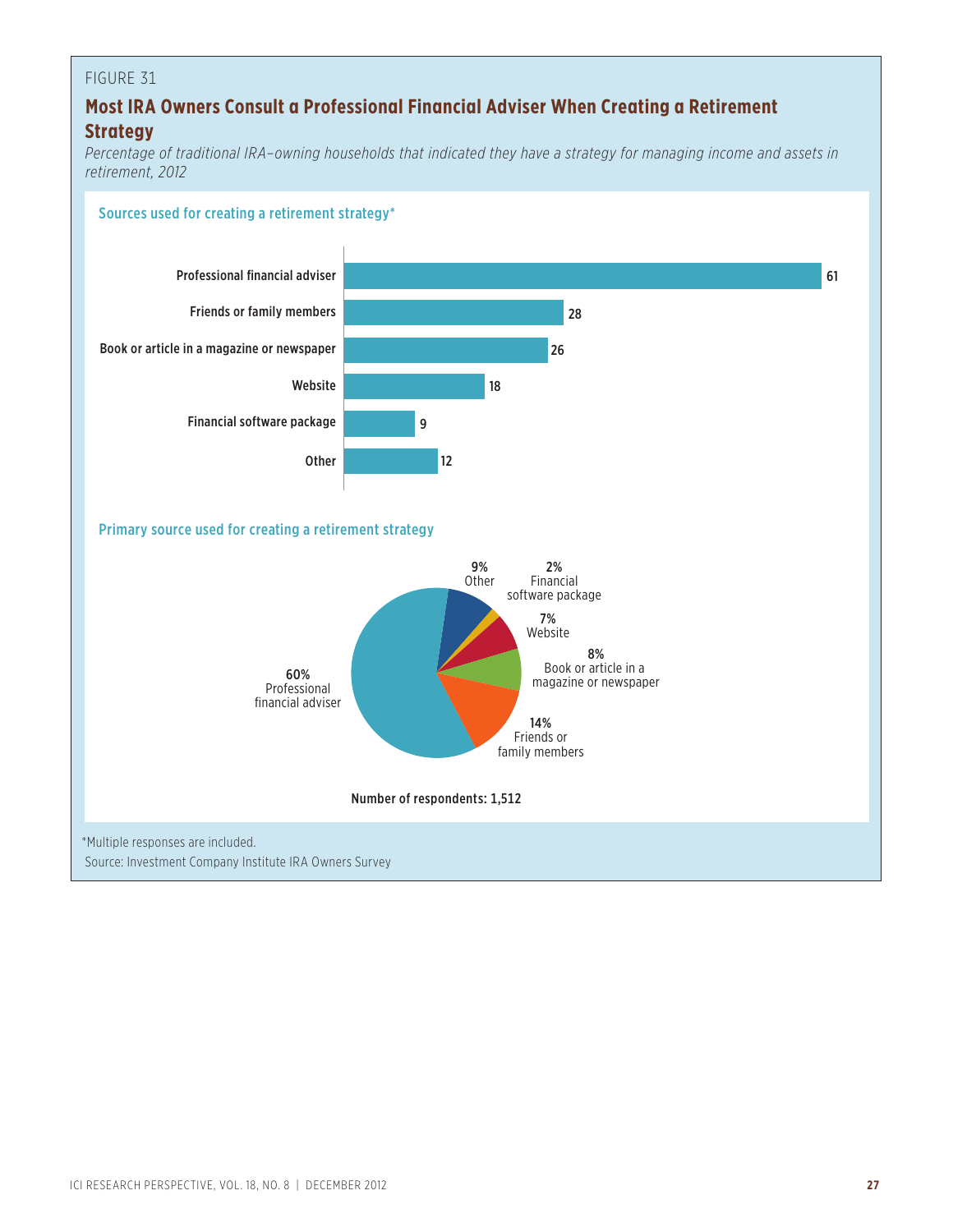#### **Expected Role of IRA Withdrawals in Retirement**

Traditional IRA–owning households that were either (1) not retired or (2) retired but did not take withdrawals in tax year 2011 reported a pattern for the expected role of future IRA withdrawals in retirement that is consistent with the use of withdrawals among those who withdrew in tax

year 2011. Sixty-three percent of these households reported they plan to use IRA withdrawals to pay for living expenses in retirement (Figure 33). Another 62 percent reported they plan to use IRA withdrawals for an emergency. When asked to select a primary role for future IRA withdrawals in retirement, 55 percent expected the primary role of IRA withdrawals will be to pay for living expenses in retirement.

#### FIGURE 32

#### **Components of Strategy for Managing Income and Assets in Retirement**

*Percentage of traditional IRA–owning households that indicated they have a strategy for managing income and assets in retirement, 2012*

|                                                 |       | Age of head of household* |          |          |             |
|-------------------------------------------------|-------|---------------------------|----------|----------|-------------|
|                                                 | All   | <b>Younger</b><br>than 35 | 35 to 49 | 50 to 64 | 65 or older |
| Set aside emergency funds                       | 76    | 73                        |          | 78       | 75          |
| Develop a retirement income plan                | 67    | 64                        | 63       | 71       | 66          |
| Review your insurance policies                  | 64    | 56                        | 65       | 67       | 64          |
| Determine your retirement expenses              | 64    | 45                        | 60       | 69       | 71          |
| Determine when to take Social Security benefits | 56    | 39                        | 38       | 60       | 75          |
| Other                                           | 3     | 5                         |          | 4        | 3           |
| Number of respondents:                          | 1,509 | 179                       | 391      | 558      | 381         |

\*Age is based on the age of the sole or co-decisionmaker for household saving and investing.

Note: Multiple responses are included.

Source: Investment Company Institute IRA Owners Survey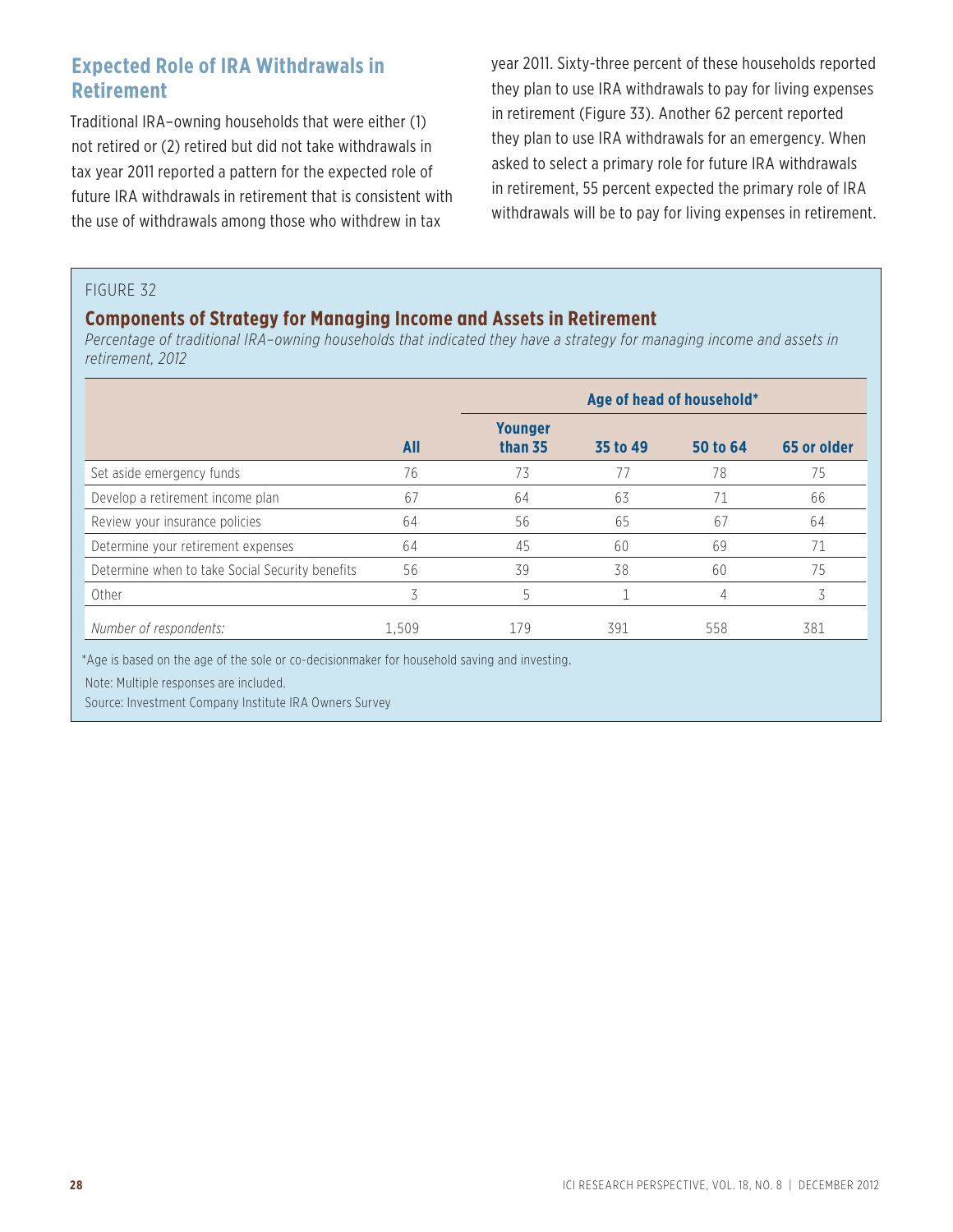#### **Expected Role of IRA Withdrawals in Retirement**

*Percentage of traditional IRA–owning households,1 excluding retiree households with withdrawals, 2012*

| Plan for future IRA withdrawals in retirement <sup>2</sup>                                                                                                                                                                                                                                |                                                                                                                                                                                                                                |  |  |  |  |
|-------------------------------------------------------------------------------------------------------------------------------------------------------------------------------------------------------------------------------------------------------------------------------------------|--------------------------------------------------------------------------------------------------------------------------------------------------------------------------------------------------------------------------------|--|--|--|--|
| Take withdrawals to pay for living expenses                                                                                                                                                                                                                                               | 63                                                                                                                                                                                                                             |  |  |  |  |
| Spend it on a car, boat, or big-ticket item other than a home                                                                                                                                                                                                                             | 9                                                                                                                                                                                                                              |  |  |  |  |
| Spend it on a healthcare expense                                                                                                                                                                                                                                                          | 31                                                                                                                                                                                                                             |  |  |  |  |
| Use it for an emergency                                                                                                                                                                                                                                                                   | 62                                                                                                                                                                                                                             |  |  |  |  |
| Use it for home purchase, repair, or remodeling                                                                                                                                                                                                                                           | 27                                                                                                                                                                                                                             |  |  |  |  |
| Reinvest or save it in another account                                                                                                                                                                                                                                                    | 41                                                                                                                                                                                                                             |  |  |  |  |
| Pay for education                                                                                                                                                                                                                                                                         | 14                                                                                                                                                                                                                             |  |  |  |  |
| Some other plan                                                                                                                                                                                                                                                                           | 18                                                                                                                                                                                                                             |  |  |  |  |
| Primary plan for future IRA withdrawals in retirement                                                                                                                                                                                                                                     |                                                                                                                                                                                                                                |  |  |  |  |
| Take withdrawals to pay for living expenses                                                                                                                                                                                                                                               | 55                                                                                                                                                                                                                             |  |  |  |  |
| Spend it on a car, boat, or big-ticket item other than a home                                                                                                                                                                                                                             | 2                                                                                                                                                                                                                              |  |  |  |  |
| Spend it on a healthcare expense                                                                                                                                                                                                                                                          | 3                                                                                                                                                                                                                              |  |  |  |  |
| Use it for an emergency                                                                                                                                                                                                                                                                   | 16                                                                                                                                                                                                                             |  |  |  |  |
| Use it for home purchase, repair, or remodeling                                                                                                                                                                                                                                           | 5                                                                                                                                                                                                                              |  |  |  |  |
| Reinvest or save it in another account                                                                                                                                                                                                                                                    | 11                                                                                                                                                                                                                             |  |  |  |  |
| Pay for education                                                                                                                                                                                                                                                                         | 5                                                                                                                                                                                                                              |  |  |  |  |
| Some other plan                                                                                                                                                                                                                                                                           | 3                                                                                                                                                                                                                              |  |  |  |  |
| Number of respondents                                                                                                                                                                                                                                                                     | 1.892                                                                                                                                                                                                                          |  |  |  |  |
| $1 - i$ , $i$ , $j$ , $k$ , $k$ , $k$ , $k$ , $k$ , $k$<br>the second contract the second contract of the second contract of the second contract of the second contract of the second contract of the second contract of the second contract of the second contract of the second contrac | the contract of the contract of the contract of the contract of the contract of the contract of the contract of the contract of the contract of the contract of the contract of the contract of the contract of the contract o |  |  |  |  |

<sup>1</sup> The base of respondents includes the 22 percent of traditional IRA-owning households who were retired but did not take withdrawals and were asked about their future plans, the 5 percent of nonretired households that took withdrawals, and the 57 percent of nonretired households that did not take withdrawals (Figure 23).

<sup>2</sup> Multiple responses are included.

Source: Investment Company Institute IRA Owners Survey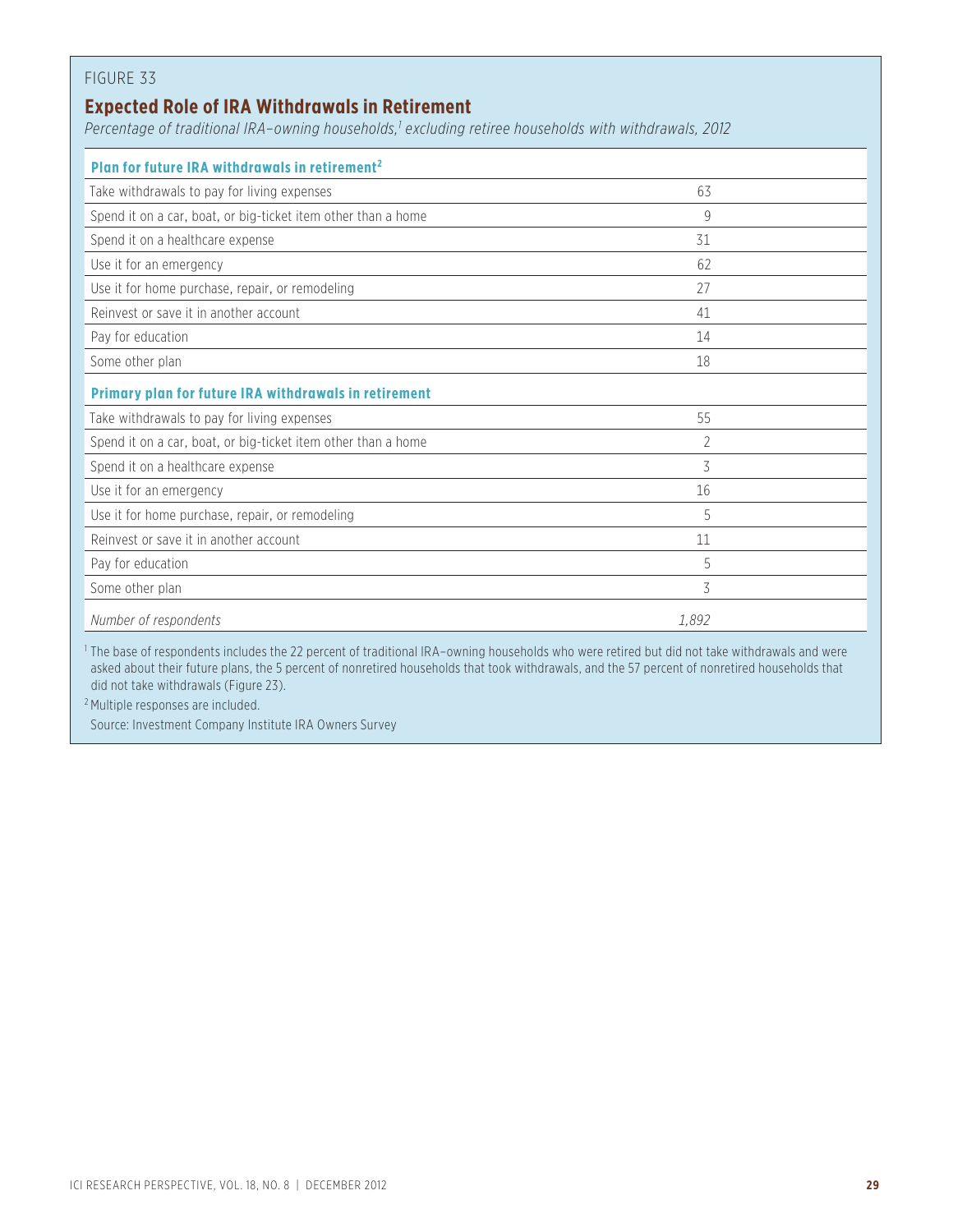#### **Additional Reading**

"The Evolving Role of IRAs in U.S. Retirement Planning," *Investment Company Institute Perspective*. This research paper describes how the evolution of employer-sponsored retirement plans has elevated the importance of IRAs for many U.S. households and highlights the significant role that IRAs play in retirement and retirement planning. Available at www.ici.org/pdf/per15-03.pdf.

#### "The Individual Retirement Account at Age 30: A

Retrospective," *Investment Company Institute Perspective*. This research paper provides a summary of the growth and development of the IRA market. Available at www.ici.org/ pdf/per11-01.pdf.

#### The IRA Investor Profile

*The IRA Investor Profile* is an ICI Research series that analyzes account-level data of more than 10 million IRAs, providing insights into IRA investor demographics and activities. The series draws from information collected in The IRA Investor Database<sup>™</sup>. ICI has published four reports using this database:

"The IRA Investor Profile: Traditional IRA Investors' Contribution Activity, 2007 and 2008." This report analyzes the contribution activity of working-age traditional IRA investors. Available at www.ici.org/pdf/ rpt\_10\_ira\_contributions.pdf.

"The IRA Investor Profile: Traditional IRA Investors' Rollover Activity, 2007 and 2008." This report analyzes rollover activity among traditional IRA investors. Available at www.ici.org/pdf/ rpt\_10\_ira\_rollovers.pdf.

"The IRA Investor Profile: Traditional IRA Investors' Asset Allocation, 2007 and 2008." This report analyzes the factors that are associated with the types of assets held by individual traditional IRA investors. Available at www.ici.org/pdf/rpt\_11\_ira\_asset.pdf.

"The IRA Investor Profile: Traditional IRA Investors' Withdrawal Activity, 2007 and 2008." This report analyzes withdrawal activity among traditional IRA investors. Available at www.ici.org/pdf/rpt\_12\_ira withdrawals.pdf.

"The U.S. Retirement Market, Second Quarter 2012." Available at www.ici.org/info/ret\_12\_q2\_data.xls.

#### **Glossary**

catch-up contribution. Individuals aged 50 or older are permitted to make contributions to an IRA or employersponsored retirement savings plan in excess of the annual contribution limit. In 2012, the catch-up limit was \$1,000 for IRAs, \$2,500 for SIMPLE plans, and \$5,500 for 401(k) plans.

contribution limit. Federal law establishes limits for the amount an individual may contribute to an IRA, 401(k), or other retirement savings plan in any given year. In 2012, the annual employee contribution limit for 401(k)s and similar employer-sponsored retirement plans was \$17,000; the annual limit for traditional and Roth IRAs was \$5,000; and the annual limit for SIMPLE IRAs was \$11,500. The limit on the sum of employee and employer contributions for DC plans in 2012 was \$50,000. Individuals aged 50 or older can make additional "catch-up" contributions.

conversion. The movement of assets in a traditional IRA to a Roth IRA, done either through a transfer of assets from a traditional IRA to a Roth IRA or by redesignating a traditional IRA as a Roth IRA. Assets in a 401(k) or other tax-advantaged employer-sponsored retirement plan may also be converted to a Roth IRA. Generally the assets converted are taxable in the year of the conversion to the Roth IRA.

defined benefit (DB) plan. An employer-sponsored pension plan where the amount of future benefits an employee will receive from the plan is defined, typically by a formula based on salary history and years of service. The amount of contributions the employer is required to make will depend on the investment returns experienced by the plan and the benefits promised.

defined contribution (DC) plan. An employer-sponsored retirement plan, such as a 401(k) plan or a 403(b) plan, in which contributions are made to individual participant accounts. Depending on the type of DC plan, contributions may be made by the employee, the employer, or both. The employee's benefits at retirement or termination of employment are based on the employee's and employer's contributions and earnings and losses on those contributions.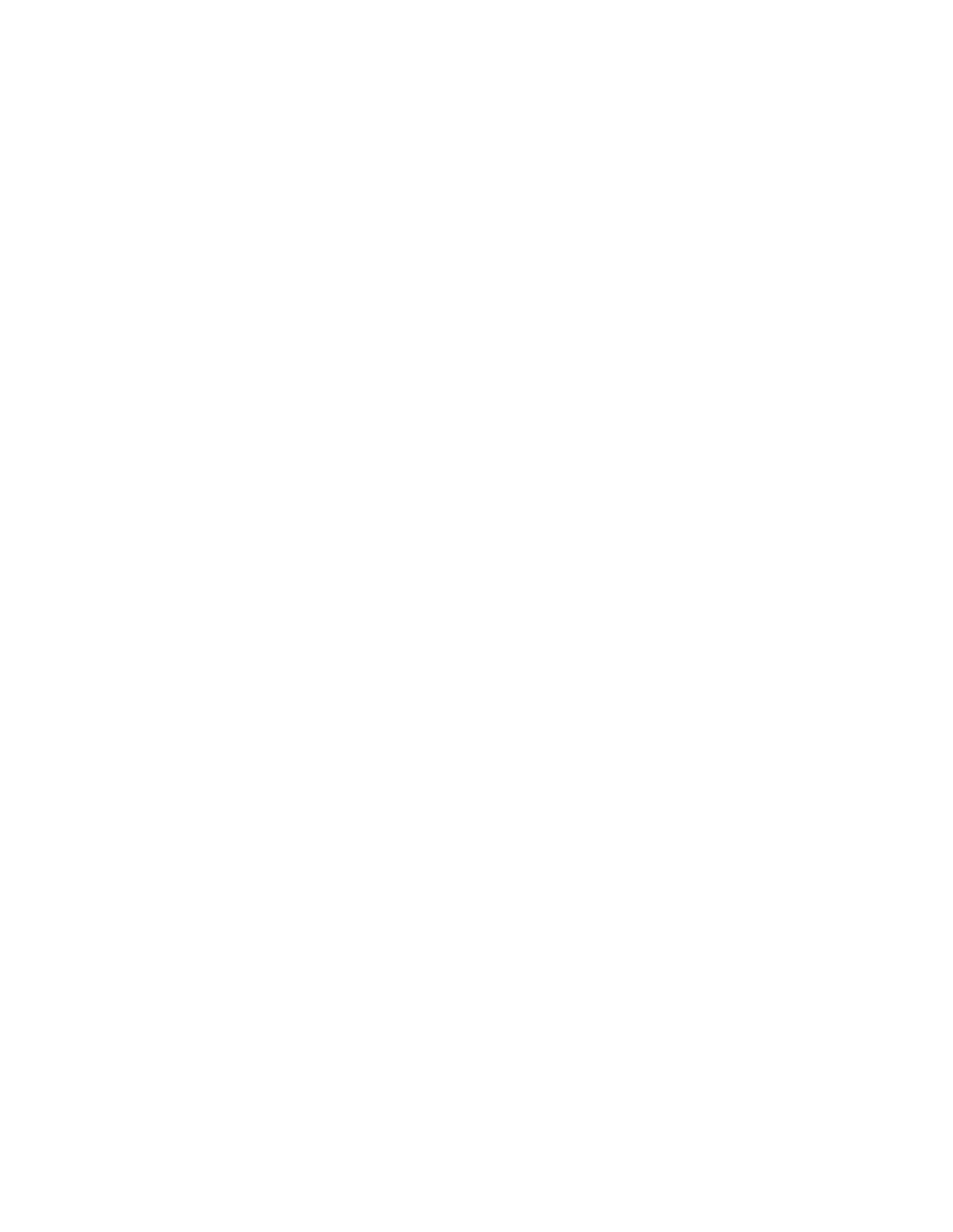#### **Notes**

- <sup>1</sup> See Investment Company Institute 2012. Key terms related to IRAs and retirement savings are presented in the glossary of this report (pages 30–31). For additional information and the rules governing IRAs, see Internal Revenue Service 2011.
- $2$  Households' total financial assets were \$52.3 trillion as of June 2012 and \$17.1 trillion at year-end 1992. See U.S. Federal Reserve Board 2012.
- <sup>3</sup> Data in this *ICI Research Perspective* on the number and percentage of households owning IRAs are based on ICI's Annual Mutual Fund Shareholder Tracking Survey conducted in May 2012 of 4,019 randomly selected, representative U.S. households. The standard error for the total sample is  $\pm 1.6$ percentage points at the 95 percent confidence level. For further discussion and additional results from this survey, see Schrass, Bogdan, and Holden 2012a and 2012b. The demographic and financial characteristics of IRA owners are derived from a separate May 2012 IRA Owners Survey of 2,801 representative U.S. households owning traditional IRAs, Roth IRAs, and employer-sponsored IRAs (SEP IRAs, SAR-SEP IRAs, and SIMPLE IRAs). The standard error for the total sample is ± 1.9 percentage points at the 95 percent confidence level. IRA ownership does not include ownership of Coverdell Education Savings Accounts (formerly called Education IRAs).
- See Figures 12-16 for additional information on rollover activities and Figure A15 in the appendix for additional information on traditional IRA owners with rollovers.
- <sup>5</sup> The ability to contribute to Roth IRAs is restricted based on household income. Prior to 2010, there were restrictions on conversions based on household income. In 2010, the income limits for Roth conversions were lifted. For additional detail, see Internal Revenue Service 2011.
- <sup>6</sup> See Brady and Bogdan 2012 and Brady, Burham, and Holden 2012, for discussion of the life-cycle model and household survey results regarding savings goals.
- $7$  See Sabelhaus and Schrass 2009.
- <sup>8</sup> For example, the first-year replacement rate (scheduled Social Security benefits as a percentage of average career earnings) for retired workers in the 1940–1949 birth cohort (individuals aged 61–70 in 2010) decreased as income increased. The median replacement rate for the lowest household lifetime earnings quintile was 70 percent; for the middle quintile, the median Social Security replacement rate was 42 percent; and for the highest quintile, it was 29 percent. See Congressional Budget Office 2012.
- <sup>9</sup> For discussion of retirement saving by different income groups, see Brady and Bogdan 2012 and Sabelhaus, Bogdan, and Schrass 2008.
- $10$  See Holden et al. 2005 for a discussion of the relationship between demographic characteristics and the propensity to save. For additional discussion, see also Brady and Bogdan 2012 and Sabelhaus, Bogdan, and Schrass 2008.
- <sup>11</sup> Willingness to take investment risk among IRA-owning households was similar to that among mutual fund–owning households. Among households owning mutual funds, 28 percent were willing to take substantial or above-average investment risk for similar levels of gain in 2012; see Schrass, Bogdan, and Holden 2012a.
- $12$  This is a pattern of risk tolerance observed in other types of investors. For example, see Sabelhaus, Bogdan, and Schrass 2008 and Bogdan and Schrass 2013 (forthcoming).
- <sup>13</sup> Research finds that the asset allocation of traditional IRA investors varies over the life cycle. Older traditional IRA investors tended to have higher shares of their IRAs in fixedincome investments compared with younger traditional IRA investors. Younger traditional IRA investors tended to have higher allocations to equity investments compared with older traditional IRA investors. See Holden and Bass 2011.
- <sup>14</sup> See Holden et al. 2011.
- <sup>15</sup> For a brief history of IRAs and a discussion of the various features of different IRA types, see Holden et al. 2005. For a discussion of the evolving role of IRAs in U.S. retirement planning, see Sabelhaus and Schrass 2009.
- <sup>16</sup> Prior to 2008, Roth IRAs generally were not eligible for direct rollovers from employer-sponsored retirement plan accounts. The Pension Protection Act of 2006 (PPA) allows direct rollovers from employer-sponsored plans to Roth IRAs starting in 2008. For a complete discussion of the specific rules and the change, see Internal Revenue Service 2011.
- <sup>17</sup> Rollovers are possible from both DC plans and DB plans. For research on DC plan participants' distribution decisions at retirement, see Sabelhaus, Bogdan, and Holden 2008.
- <sup>18</sup> See Bryant 2012. For historical data, see Investment Company Institute 2012.
- <sup>19</sup> Tabulations of the Federal Reserve Board's 2010 Survey of Consumer Finances data find that 44 percent of traditional IRA–owning households had rollovers in their IRAs in 2010, compared with 55 percent of traditional IRA–owning households in ICI's 2010 IRA Owners Survey. For a description of the Survey of Consumer Finances, see Bricker et al. 2012.
- $20$  In the case of a DC plan, this amount is the account balance. In the case of DB plans, this amount is the lump-sum distribution based on accrued benefits. See Figure A15 in the appendix for additional information on traditional IRA owners with rollovers.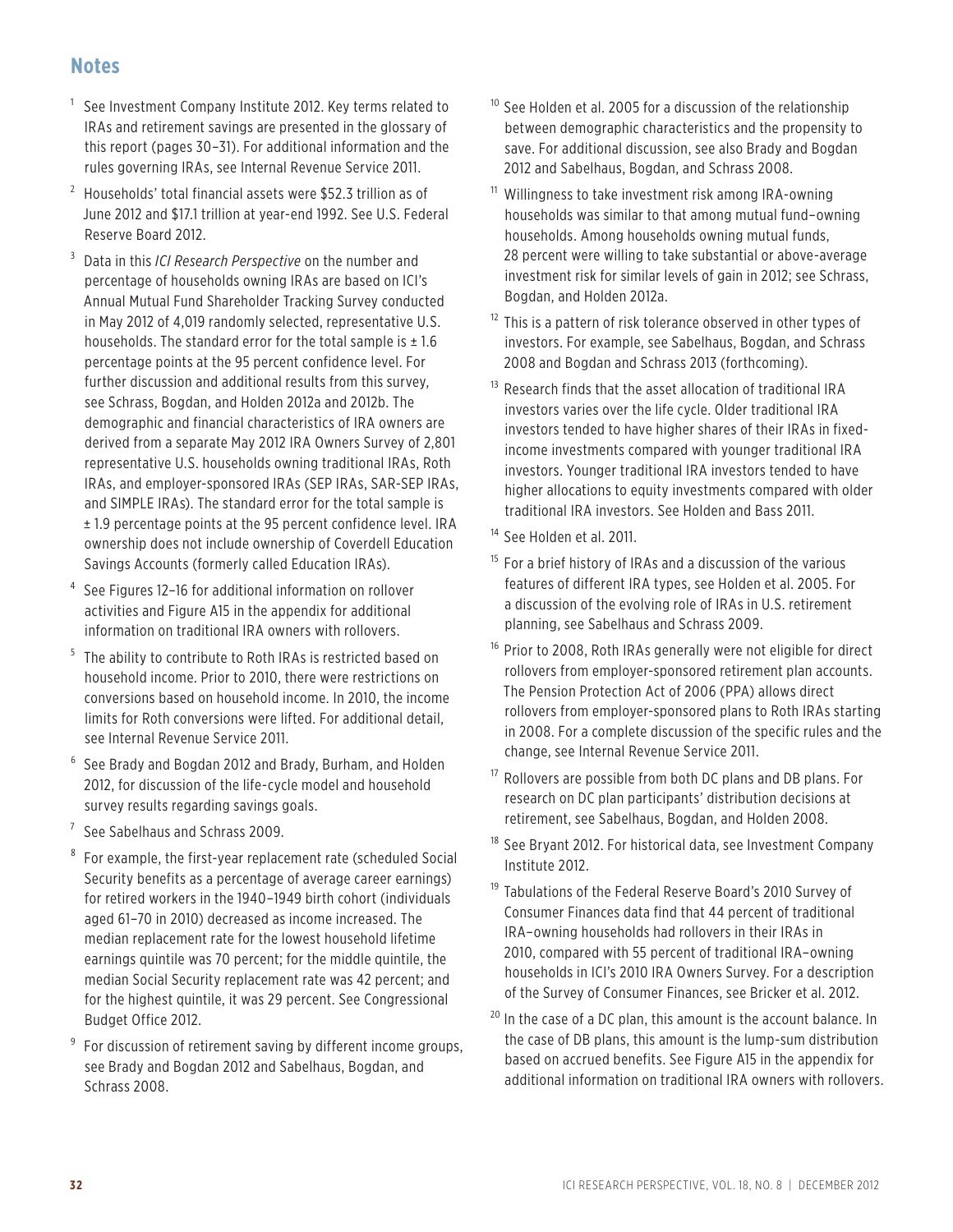- <sup>21</sup> The Internal Revenue Code sets out a comprehensive disclosure regime covering both plan sponsors and IRA providers with regard to information provided for distribution and rollover decisions. Plan sponsors must inform departing employees of information relevant to their distribution decision. IRA providers must disclose at the outset and on an ongoing basis the relevant information to IRA owners. In addition, financial planners, advisers or brokers may have fiduciary obligations or be subject to other rules of practice with regard to advice to clients on distribution and rollover decisions. For additional discussion, see Holden 2009.
- <sup>22</sup> For more information on rollovers among traditional IRA investors, see Holden, Sabelhaus, and Bass 2010b.
- <sup>23</sup> See Holden and Schrass 2011.
- $24$  Among households making IRA contributions, the 57 percent contributing to traditional IRAs includes the 40 percent only contributing to traditional IRAs plus 86 percent of the 20 percent that contributed to more than one type of IRA (Figure 18).
- <sup>25</sup> Among households making IRA contributions, the 39 percent contributing to Roth IRAs includes the 24 percent only contributing to Roth IRAs plus 74 percent of the 20 percent that contributed to more than one type of IRA (Figure 18).
- <sup>26</sup> Among households making IRA contributions, the 26 percent contributing to employer-sponsored IRAs includes the 16 percent only contributing to employer-sponsored IRAs plus 50 percent of the 20 percent that contributed to more than one type of IRA (Figure 18).
- <sup>27</sup> See Figure A13 in the appendix.
- <sup>28</sup> See Holden, Sabelhaus, and Bass 2010a.
- <sup>29</sup> See Internal Revenue Service 2011.
- <sup>30</sup> For an analysis of the persistence of traditional IRA contribution activity, see Holden, Sabelhaus, and Bass 2010a.
- <sup>31</sup> See Internal Revenue Service 2011 for details on income restrictions and other qualifications for contribution eligibility.
- <sup>32</sup> The Economic Growth and Tax Relief Reconciliation Act of 2001 (EGTRRA) created catch-up contributions, which permit individuals aged 50 or older to make additional contributions to qualified retirement plans and IRAs above the annual deferral limits. Households that may make catch-up contributions to Roth IRAs are those with incomes within the

limits to contribute to a Roth IRA and in which a household member is aged 50 or older. Households that may make catch-up contributions to traditional IRAs are those in which a household member is at least 50 years old by the end of the year but younger than 70½ years old by the end of the year. See Internal Revenue Service 2011.

- $33$  U.S. households aged 50 or older include households ineligible to make deductible contributions to traditional IRAs.
- $34$  Over the years, Congress has created exceptions to the early withdrawal penalty, including qualified first-time home purchase, certain medical expenses, certain educational expenses, and withdrawals made as substantially equal periodic payments (SEPPs) based on a life expectancy calculation. For additional discussion of IRA withdrawal rules and activity, see Holden and Reid 2008 and Internal Revenue Service 2011.
- <sup>35</sup> Data exclude households that closed and no longer owned traditional IRAs.
- <sup>36</sup> See section 201 of the Worker, Retiree, and Employer Recovery Act of 2008. For additional information on the suspension of RMDs, see Internal Revenue Service 2010.
- <sup>37</sup> The withdrawal activity observed in ICI's IRA Owners Surveys shows similar results compared with data reported by the IRS based on tabulations of individual taxpayers' information returns. Data reported in Bryant 2012 indicate that among all IRA-owning taxpayers in 2008, 28 percent took a withdrawal. Incidence of withdrawal activity indicated that 12 percent of IRA-owning taxpayers younger than 60 took withdrawals in 2008; 28 percent of IRA-owning taxpayers aged 60 to 69 took withdrawals; and 95 percent of IRA-owning taxpayers aged 70 or older took withdrawals.
- <sup>38</sup> Withdrawal activity among households with a head of household aged 70 or older is not 100 percent because it may be the case that the traditional IRA owner is a younger spouse or partner who is not yet required to make withdrawals. In 2008, the Worker, Retiree, and Employer Recovery Act suspended RMDs from traditional IRAs and other retirement accounts for tax year 2009 (see note 36).
- <sup>39</sup> Among the 32 percent of households that reported reinvesting or saving the amount of the traditional IRA withdrawal into another account (Figure 28), 84 percent reported withdrawing the amount based on the RMD.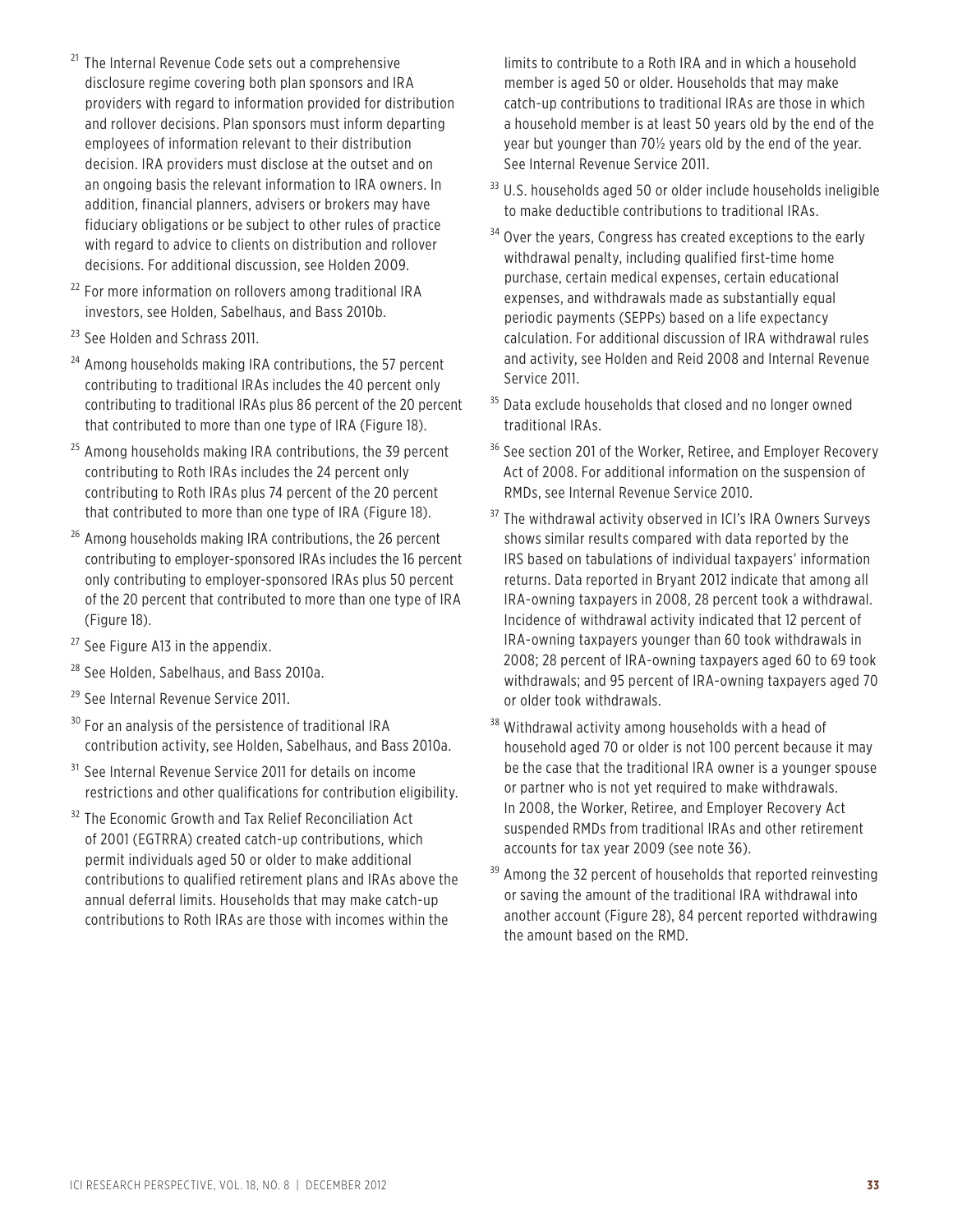#### **References**

Bogdan, Michael, and Daniel Schrass. 2013. "Profile of Mutual Fund Shareholders, 2012." *ICI Research Report* (forthcoming).

Brady, Peter, and Michael Bogdan. 2012. "Who Gets Retirement Plans and Why, 2011." *ICI Research Perspective* 18, no. 4 (September). Available at www.ici.org/pdf/ per18-04.pdf.

Brady, Peter, Kimberly Burham, and Sarah Holden. 2012. *The Success of the U.S. Retirement System* (December). Washington, DC: Investment Company Institute. Available at www.ici.org/pdf/ppr\_12\_success\_retirement.pdf.

Bricker, Jesse, Arthur B. Kennickell, Kevin B. Moore, and John Sabelhaus. 2012. "Changes in U.S. Family Finances from 2007 to 2010: Evidence from the Survey of Consumer Finances." *Federal Reserve Bulletin* (February): A1–A80. Available at www.federalreserve.gov/pubs/bulletin/2012/ pdf/scf12.pdf.

Bryant, Victoria L. 2012. "Accumulation and Distribution of Individual Retirement Arrangements, 2008." *SOI Bulletin* (Spring): 89–104. Washington, DC: Internal Revenue Service, Statistics of Income Division. Available at www.irs.gov/pub/irs-soi/12insprbulretirement.pdf.

Congressional Budget Office. 2012. *The 2012 Long-Term Projections for Social Security: Additional Information* (October). Available at www.cbo.gov/publication/43648.

Holden, Sarah. 2009. "Statement of Sarah Holden, Senior Director of Retirement Research, Investment Company Institute: Testimony for ERISA Advisory Council Working Group on Approaches for Retirement Security in the United States" (September 17). Available at www.ici.org/policy/ ici testimony/09 erisa tmny.

Holden, Sarah, and Steven Bass. 2011. *The IRA Investor Profile: Traditional IRA Investors' Asset Allocation, 2007 and 2008.* Washington, DC: Investment Company Institute (September). Available at www.ici.org/pdf/ rpt\_11\_ira\_asset.pdf.

Holden, Sarah, and Steven Bass. 2012. *The IRA Investor Profile: Traditional IRA Investors' Withdrawal Activity, 2007 and 2008.* Washington, DC: Investment Company Institute (July). Available at www.ici.org/pdf/ rpt\_12\_ira\_withdrawals.pdf.

Holden, Sarah, Kathy Ireland, Vicky Leonard-Chambers, and Michael Bogdan. 2005. "The Individual Retirement Account at Age 30: A Retrospective." *Investment Company Institute Perspective* 11, no. 1 (February). Available at www.ici.org/pdf/per11-01.pdf.

Holden, Sarah, and Brian Reid. 2008. "The Role of Individual Retirement Accounts in U.S. Retirement Planning." In *Recalibrating Retirement Spending and Saving*, edited by John Ameriks and Olivia S. Mitchell: 81–111. Oxford, UK: Oxford University Press for the Wharton School, University of Pennsylvania, Pension Research Council.

Holden, Sarah, John Sabelhaus, and Steven Bass. 2010a. *The IRA Investor Profile: Traditional IRA Investors' Contribution Activity, 2007 and 2008.* Washington, DC: Investment Company Institute. Available at www.ici.org/ pdf/rpt\_10\_ira\_contributions.pdf.

Holden, Sarah, John Sabelhaus, and Steven Bass. 2010b. *The IRA Investor Profile: Traditional IRA Investors' Rollover Activity, 2007 and 2008.* Washington, DC: Investment Company Institute (December). Available at www.ici.org/ pdf/rpt\_10\_ira\_rollovers.pdf.

Holden, Sarah, and Daniel Schrass. 2011. "The Role of IRAs in U.S. Households' Saving for Retirement, 2011." *ICI Research Perspective* 17, no 8 (November). Available at www.ici.org/pdf/ per17-08.pdf.

Holden, Sarah, Jack VanDerhei, Luis Alonso, and Steven Bass. 2011. "401(k) Plan Asset Allocation, Account Balances, and Loan Activity in 2010." *Investment Company Institute Perspective* 17, no. 10, and *EBRI Issue Brief*, no. 366 (December). Washington, DC: Investment Company Institute and Employee Benefit Research Institute. Available at www.ici.org/pdf/per17-10.pdf.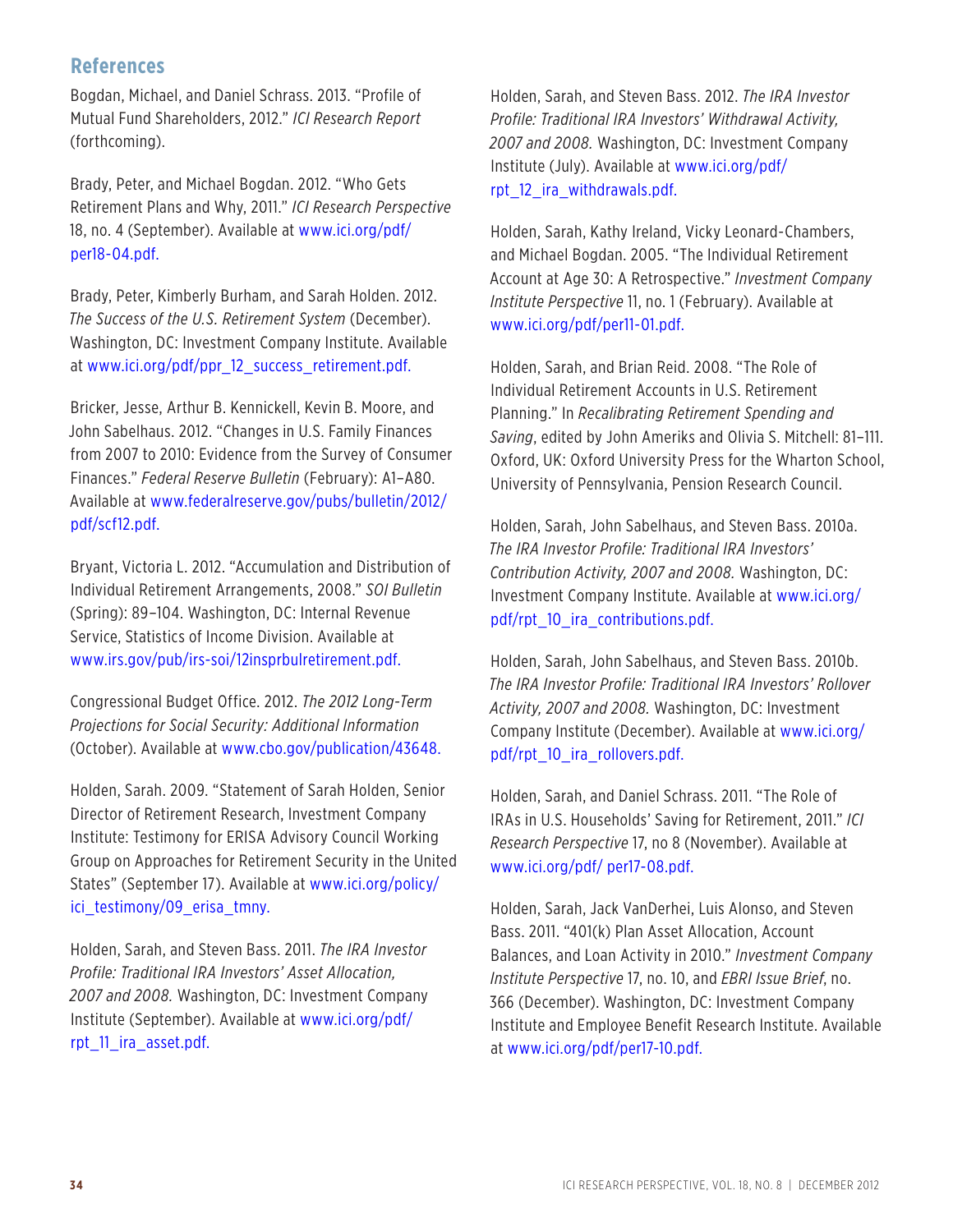Internal Revenue Service. 2010. *Publication 590, Individual Retirement Arrangements (IRAs) For Use in Preparing 2009 Returns.* Available at www.irs.gov/pub/ irs-prior/p590--2010.pdf.

Internal Revenue Service. 2011. *Publication 590, Individual Retirement Arrangements (IRAs) For Use in Preparing 2011 Returns.* Available at www.irs.gov/pub/ irs-pdf/p590.pdf.

Investment Company Institute. 2012. "The U.S. Retirement Market, Second Quarter 2012" (September). Available at www.ici.org/info/ret\_12\_q2\_data.xls.

Sabelhaus, John, Michael Bogdan, and Sarah Holden. 2008. *Defined Contribution Plan Distribution Choices at Retirement: A Survey of Employees Retiring Between 2002 and 2007.* Washington, DC: Investment Company Institute. Available at www.ici.org/pdf/rpt\_08\_dcdd.pdf.

Sabelhaus, John, Michael Bogdan, and Daniel Schrass. 2008. *Equity and Bond Ownership in America, 2008.*  Washington, DC: Investment Company Institute and New York, NY: Securities Industry and Financial Markets Association. Available at www.ici.org/pdf/ rpt\_08\_equity\_owners.pdf.

Sabelhaus, John and Daniel Schrass. 2009. "The Evolving Role of IRAs in U.S. Retirement Planning." *Investment Company Institute Perspective* 15, no. 3 (November). Available at www.ici.org/pdf/per15-03.pdf.

Schrass, Daniel, Michael Bogdan, and Sarah Holden. 2012a. "Ownership of Mutual Funds, Shareholder Sentiment, and Use of the Internet, 2012." *ICI Research Perspective* 18, no. 6 (November). Available at www.ici.org/pdf/per18-06.pdf.

Schrass, Daniel, Michael Bogdan, and Sarah Holden. 2012b. "Characteristics of Mutual Fund Investors, 2012." *ICI Research Perspective* 18, no. 7 (November). Available at www.ici.org/pdf/per18-07.pdf.

U.S. Census Bureau. 2012. "Income, Poverty, and Health Insurance Coverage in the United States: 2011." *Current Population Reports,* P60-243 (September). Washington, DC: U.S. Government Printing Office. Available at www.census.gov/prod/2012pubs/p60-243.pdf.

U.S. Federal Reserve Board. 2012. *Flow of Funds Accounts of the United States, Third Quarter 2012.* Z.1 Release (December). Available at www.federalreserve.gov/ releases/z1/.